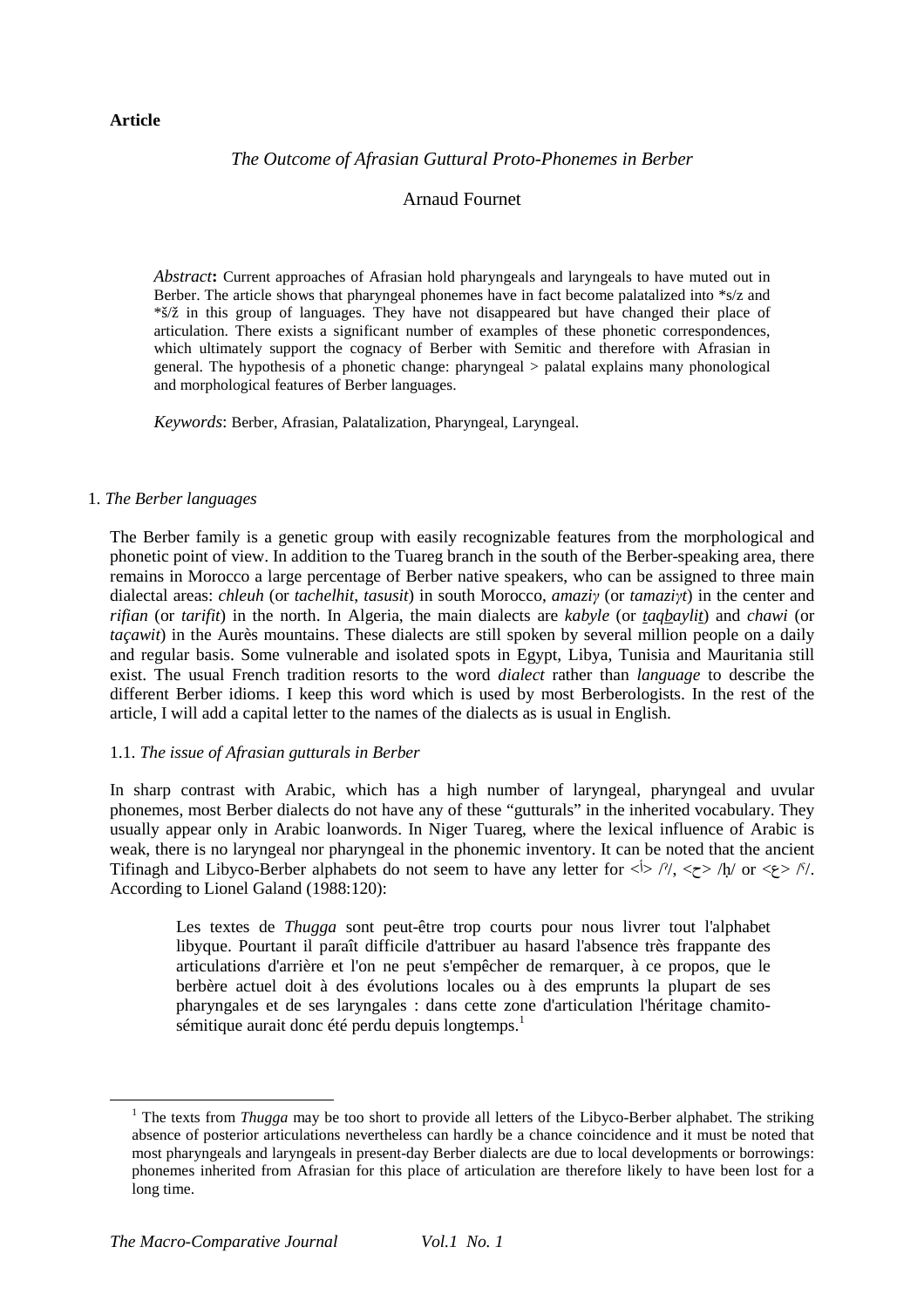The widespread opinion is to consider that laryngeal and pharyngeal phonemes have disappeared and muted out in the Berber subgroup of Afrasian. In this article I will examine and challenge that point of view. My hypothesis is that the "gutturals", especially the voiced and voiceless pharyngeals have not disappeared in Berber but have been palatalized. Because of this phonetic change, which is not at all equivalent to muting out, reflexes of Afrasian pharyngeals are now  $\frac{s}{\sqrt{2}}$ / $\frac{s}{\sqrt{2}}$ or /ž/ in the different Berber dialects. This hypothesis has a number of advantages :

- it identifies new cognates that have remained unnoticed so far, confirming that Berber belongs genetically to Afrasian,
- it explains some Tuareg emphatics which do not exist in the rest of Berber and which keep a phonological trace of the previous guttural articulation,
- it explains some morphological irregularities in some derivatives or in the paradigms of some verbs like 'to eat' and 'to drink'.

# 1.2. *The available documentation*

The field can be divided into three sub-branches:

- the eastern dialects, spoken in Egypt and eastern Libya,
- the southern or Touareg dialects, spoken in southwestern Sahara and the Sahel area,
- the northern dialects, in the Maghreb area, Morocco and Algeria for the most part.

The different "dialects" are not known with the same level of refinement and reliability. A survey of the currently available documentation is as follows<sup>2</sup>:

- 1. Eastern Berber dialects:
	- Augila (Libya) known thanks to Paradisi (1960)
	- Siwa (Egypt) known thanks to Laoust (1932)
- 2. Southern Berber (Touareg) dialects:
	- Tahaggart (Algeria) very well known thanks to Foucault (1951) and Prasse (1960 & 1993)
	- Tadaght (Mali) known thanks to Heath (2006) $3$
	- Taneslemt (Mali) known thanks to Heath (2006)
	- Tawellemmet (Niger) very well known thanks to Prasse (1998 & 2003)
	- Tayrt (Niger) very well known thanks to Prasse (1998 & 2003)
	- Zenaga (Mauritania) very well-known thanks to Taine-Cheikh (2008)
- 3.1. Northern Berber dialects:
	- Tachelhit (Morocco) very well known
	- Tamaziγt (Middle Moroccan Atlas) very well known thanks to Taifi (1991)
	- Kabyle (Algeria) well known thanks to Dallet (1982)
	- Chenoua (Algeria) known thanks to Laoust (1912)

3.2. Northern Berber dialects of the zenati sub-group:

- Senhaja de Sraïr (Northern Morocco) well known thanks to Ibañez (1959)
- Ait Seghrouchen (Central Morocco) known thanks to Taifi (1991) and Pellat (1955)
- Beni Iznasen (Morocco) known thanks to Destaing (1914) and Renisio (1932)
- Tarifit (Morocco) well known thanks to Allati (1986) and Ibañez (1944)
- Beni Snous (Algeria) known thanks to Destaing (1914)
- Figig (Morocco, Algeria) well known thanks to Kossmann (1997) and Saa (1995)
- Mẓab (Algeria) known thanks to Delheure (1984)

 $2$  I follow Kossmann (1999:26-29) with a number of additions and updates.

<sup>&</sup>lt;sup>3</sup> Apparently, this is the only recent work on Berber ever done by an American. It follows the standard format of other Berber dictionaries and is written in French in order to be used in local schools in Mali.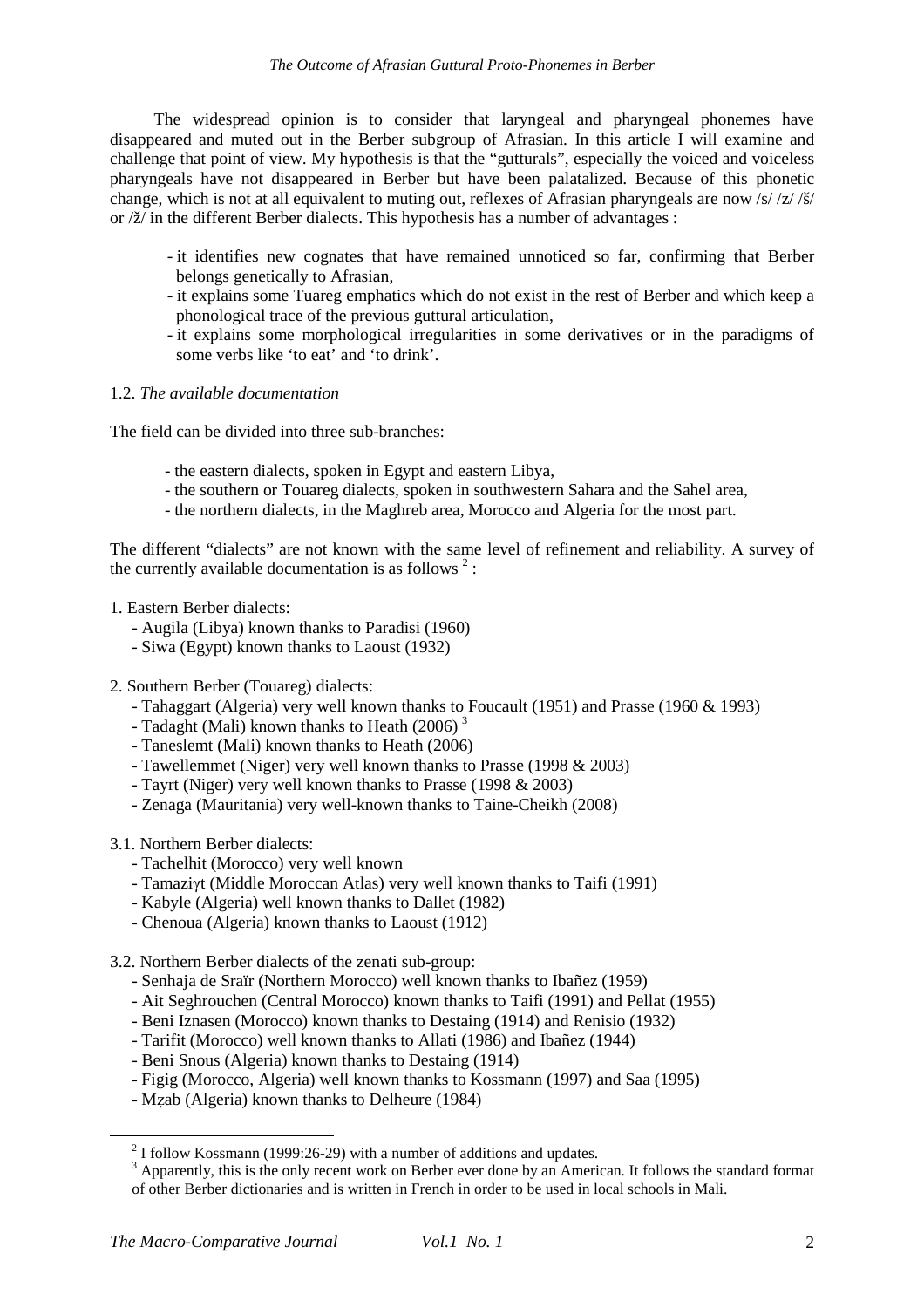- Wargli (Algeria) very well known thanks to Delheure (1984)
- Timimum (Algeria) known thanks to Boudot-Lamotte (1964)
- Beni Menacer (North-western Algeria) known thanks to Destaing (1914)
- Chawi (Algeria) well known thanks to Basset (1961)
- Metmata (Tunisia) known thanks to Destaing (1914)
- Ghat (Libya) unsecurely described in Nehlil (1909)
- Ghadames (Libya) well known thanks to Lanfry (1968 & 1973)
- Zuara (Libya) known thanks to Mitchell (1957)
- Efoqaha (Libya) known thanks to Paradisi (1963)
- Nefusa (Libya) well known thanks to Beguinot (1931) and Provasi (1973)



Map of the Berber "languages" according to S. Chaker (Inalco)

The Zenati sub-group of Northern Berber displays several innovations and morphological levelings that cannot be found in Tachelhit and in Kabyle, which makes these two dialects more conservative items than is usually assessed. It is incorrect to think that only Touareg is conservative. Moreover, it must be noted that the dictionary of Berber roots compiled by Kamal Nait-Zerrad is immensely useful for any comparative work involving Berber. Unfortunately, only the letters A to G have already been published. I have no opinion about the genetic relationship of Guanche.

#### 1.3. *Emphasis in Berber*

A typical feature of Afrasian languages is the series of emphatic consonants, in contrast with voiced and voiceless series. Emphasis is glottalic in Ethiopic Semitic, pharyngeal in Arabic or uvular in Tuareg. In Niger Tuareg, but not in Tahaggart, the presence of an emphatic phoneme in a root or an affix triggers a complete spread of emphasis on the whole consonantal skeleton. I will note this feature with the sign  $\leq$ <sup>E</sup>>: for example, *E*ismam 'bitter' is [iṣṃaṃ] with three emphatics. In his dictionary of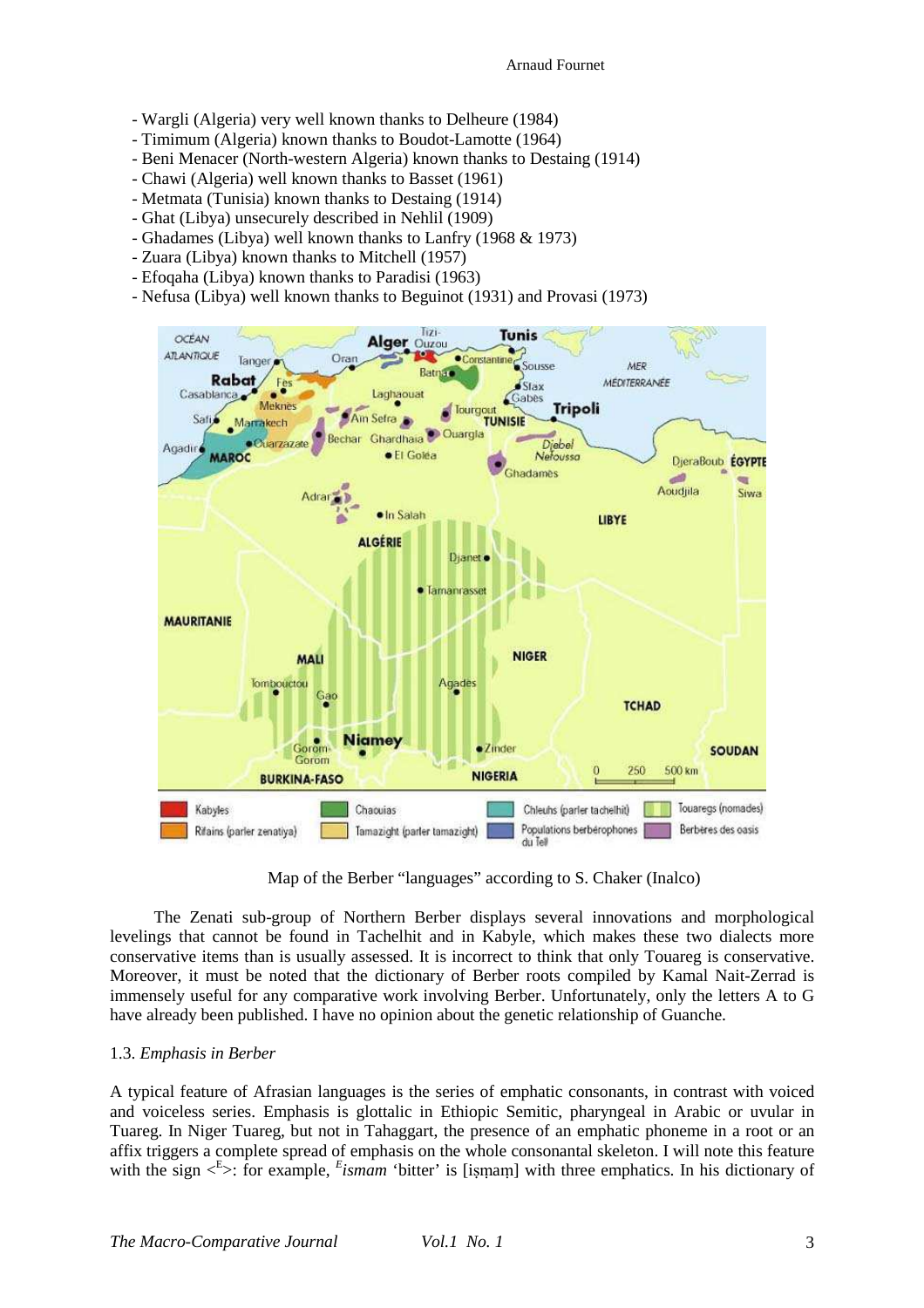Niger Tuareg, Karl Prasse notes <ismam> what I will write  $^{E}$ *ismam* and attributes to /m/ the emphatic spread. As is shown below it is /s/ of pharyngeal origin the actual cause of emphasis in this word.

# 2. *The Berber reflexes of Afrasian gutturals*

Arabic and more generally Semitic display a complete set of gutturals: laryngeals \*? and \*h, pharyngeals \*ḥ and \*ˁ. Other branches like (Hieroglyphic) Egyptian show that this set must be reconstructed for Proto-Afrasian as well. This is for example the point of view expressed in Bomhard (2008:150): "Another significant characteristic is the presence of a glottal stop, a voiceless laryngeal fricative, and voiced and voiceless pharyngeal fricatives." and (2008:169) "at the present time, only \*ˀ, \*h, \*ḥ, \*ˁ can be firmly established for Proto-Afrasian." I will follow this reconstruction of Afrasian. Another approach is to add a pair of velar fricatives \*h [x] and \*g [ $\gamma$ ], but their existence as phonemes is hard to establish.<sup>4</sup>

The issue is to determine what these guttural proto-phonemes have become in Berber. As stated before, the traditional hypothesis is that they have muted out. Bomhard (2008:170) takes this hypothesis as reference for Nostratic. My own work identified three types of traces of inherited gutturals in Berber:

- explicit palatalized segments ,
- emphatics generated by contacts between voiceless consonants and pharyngeals,
- unexplained morphological alternation, such as  $\check{c} \sim t(t)$ .

The new sibilants generated by palatalized gutturals have sound correspondances that are different from those of the inherited sibilants throughout Berber dialects. In general the inherited sibilants \*s and \*z remained stable. The attested alterations are either palatalizations in the vicinity of \*i or emphatizations in southern Tuareg in that of \*u. On the contrary, previously pharyngeal phonemes that have become sibiliants display a contrast between:

- $-$  \*z/ $\check{z}$  in northern Berber and \*z in Tuareg for PA \*<sup>s</sup>,
- \*s in northern Berber and \*ṣ in Tuareg for PA \*ḥ.

The diachronic origin of the sibilants can be summarized as follows:

| Proto-<br>phoneme   | Traditional<br>hypothesis | Proposed<br>hypothesis | Kabyle | Tawellemmet |
|---------------------|---------------------------|------------------------|--------|-------------|
| $*2$                |                           |                        |        |             |
| $*h$                |                           | ${}^*z$                | Z      | Z           |
| $Z^*$               | $Z^*$                     | $Z^*$                  | Z      | z           |
| $*\varsigma$        |                           | *ź                     | ž      | $E_{Z}$     |
| $\ast \mathfrak{h}$ |                           | *ś                     | S      | $E_{S}$     |
| $*_S$               | $*_S$                     | $*_S$                  | S      | S           |

Table1: Berber reflexes of Afrasian gutturals

The previous existence of a pharyngeal can also be suspected when emphatics seem to alternate with plain voiceless consonants. There exist several examples of these phonotactical emphatics:

 $-$ \*t<sup>s</sup> 'to eat', with alternation -čč- ~ -tt-,

 $-$  \*t\_h 'to get tired', with alternation -d\_z-  $\sim$  -d-,

<sup>&</sup>lt;sup>4</sup> A possibility that cannot be discussed here is that \*h and \*g are the same proto-phoneme, and the same may be true for \*h and \*h. There are indirect indications in Arabic that the original place of articulation of these phonemes may have been velar.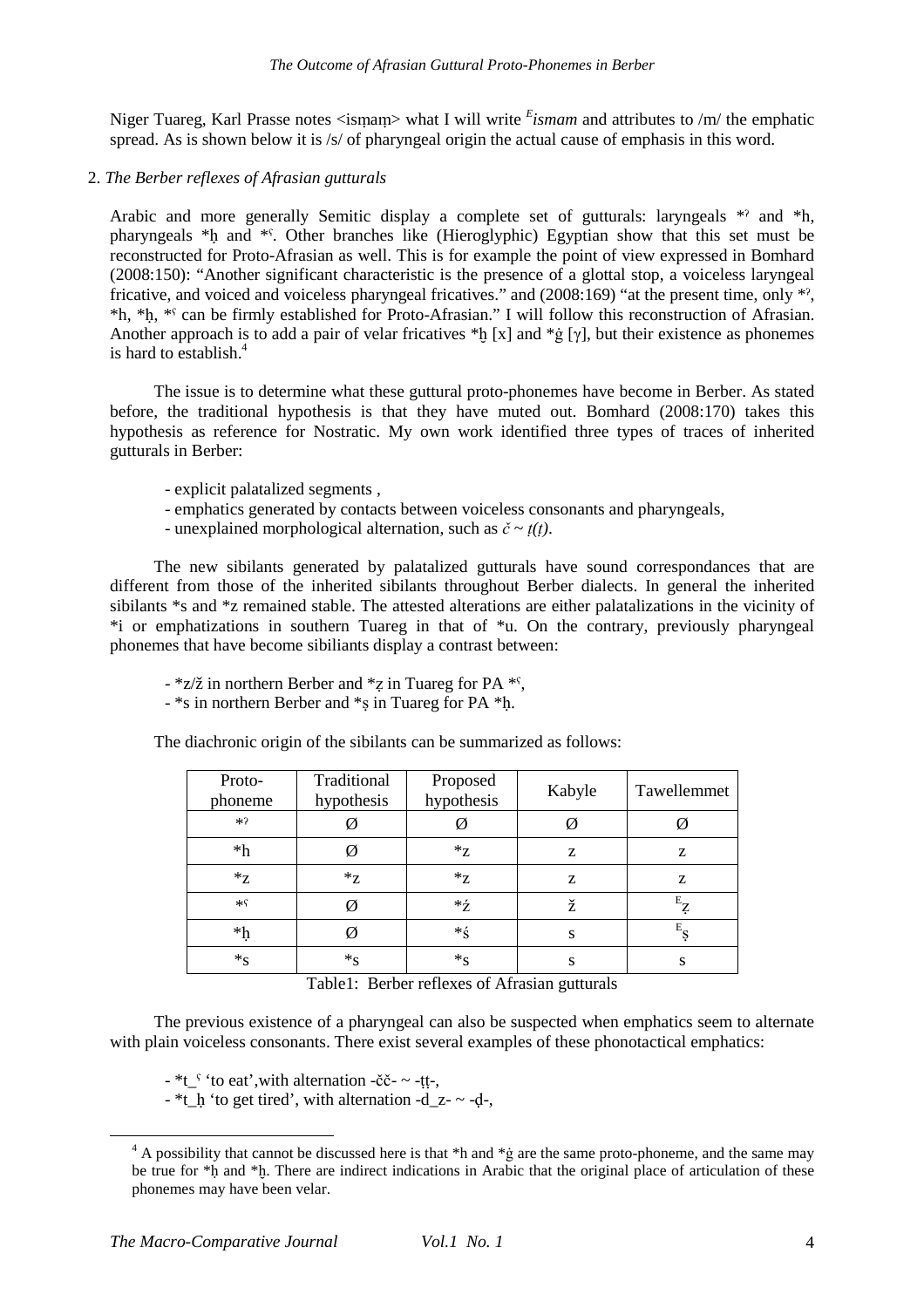Arnaud Fournet

 $-$  \*h\_s\_w 'to drink', with alternation  $-s(s)$ -  $\sim$  -s-,

Another example of phonotactical alternation is the name of the 'eye' in Kabyle:

- *taṛiṛušt* 'eye (derogatory)' : \*riˁ > riš (palatalized pharyngeal)
- *iṛṛəw* 'big eye (derogatory)' : \*rˁ > -ṛṛ- (phonotactical emphasis),

The reference cognate is West Chadic \*riH/\*ri^{\" \civari\" . Another one is Wargli (Algeria) \*h\_d:

- *əḍḍəs* 'tasser la trame d'un tissage [to tamp a weaving's weft]' (\*ḥ\_d > ḍḍ)

-  $\partial z d$  'être tissé [to be weaved]' (\*h\_d > z\_d)

Not infrequently geminated emphatics with no morphological motivation betray the previous existence of gutturals. As in some Tuareg dialects, eastern Siwa and Ghadames dialects propagate emphasis in some words: \**aˁayḍ* 'donkey' > \**azayḍ* > \**aẓəyḍ*. In the other branches, emphatics develop only when a consonant is in contact with a pharyngeal, for example  $*t \text{ }$  'to eat' > \*tt. Northern Berber does not propagate emphasis but makes the clearest distinction between the voiced and voiceless pharyngeals.

# 3. *Typological examples of palatalized gutturals*

The discovery of palatalized gutturals in Berber may seem unexpected. But this kind of sound change is attested in both directions in many languages. One may cite the German allophony of the phoneme /x/ realized [x] in the Singular of the word 'night' *nacht* [naxt] but [ç] in the Plural *nächte* [neçtə]. In Slavic, \*s inherited from Proto-Indo-European became [x] in a number of environments, in particular after \*-i-, \*-u- and \*-r- (this is known as Ruki law). Thus \*snusa 'daughter-in-law' is now Russian *cнoxa* [snoxa]. The sound changes that I propose are typologically ordinary and well attested in several languages with a clear and well-known phonetic history. Another example can be added between Hieroglyphic Egyptian and Coptic:  $kh_p_r$  'to create, make' > Coptic  $\mu_0 \pi \epsilon$  [šo:pə].

It can be hypothesized that palatalization probably started with the vowels  $*/i$  and  $*/u$ triggering an allophony similar to that of modern German. When in contact with \*/a/, the ancient guttural probably remained for some time. Later on this allophony got eliminated through a generalization of the palatalized allophone.

4. *The proto-phoneme PA \*ˀ*

This proto-phoneme left no explicit traces in present-day Berber dialects. Several cognates are well documented in Berber and inherited from Proto-Afrasian:

- PA \*ˀab 'father': Arabic *ˀab*, Tawellemmet, Tayərt *abba*,
- PA \*ˀadur 'antilope': Somali *aderio* 'kudu antilope', Touareg \*edəri 'oryx',
- PA \*'ilam 'skin': Egyptian *ynm* \*[inam]<sup>5</sup> Coptic *anom* 'skin', Chadic \*alm/\*lamo, Berber \*ilm 'skin',
- PA \*ˀim 'honey': tchadique \*ˀim 'honey', Iznassen *tammemt* 'honey',
- PA \*ˀim 'mother': Hebrew \*ˀem, Kabyle *yəmma* 'mother'.

PA \*ˀ is the only guttural that disappears in Berber as consonantal segment but this example should in no way be generalized to all gutturals.

5. *The proto-phoneme PA \*ḥ*

 $\overline{a}$ 

The two patterns and correspondences for \*s and palatalized \*h can easily be compared thanks to Afrasian cognates which can be used as references:

 $<sup>5</sup>$  With nasal assimilation \*ilam > \*inam.</sup>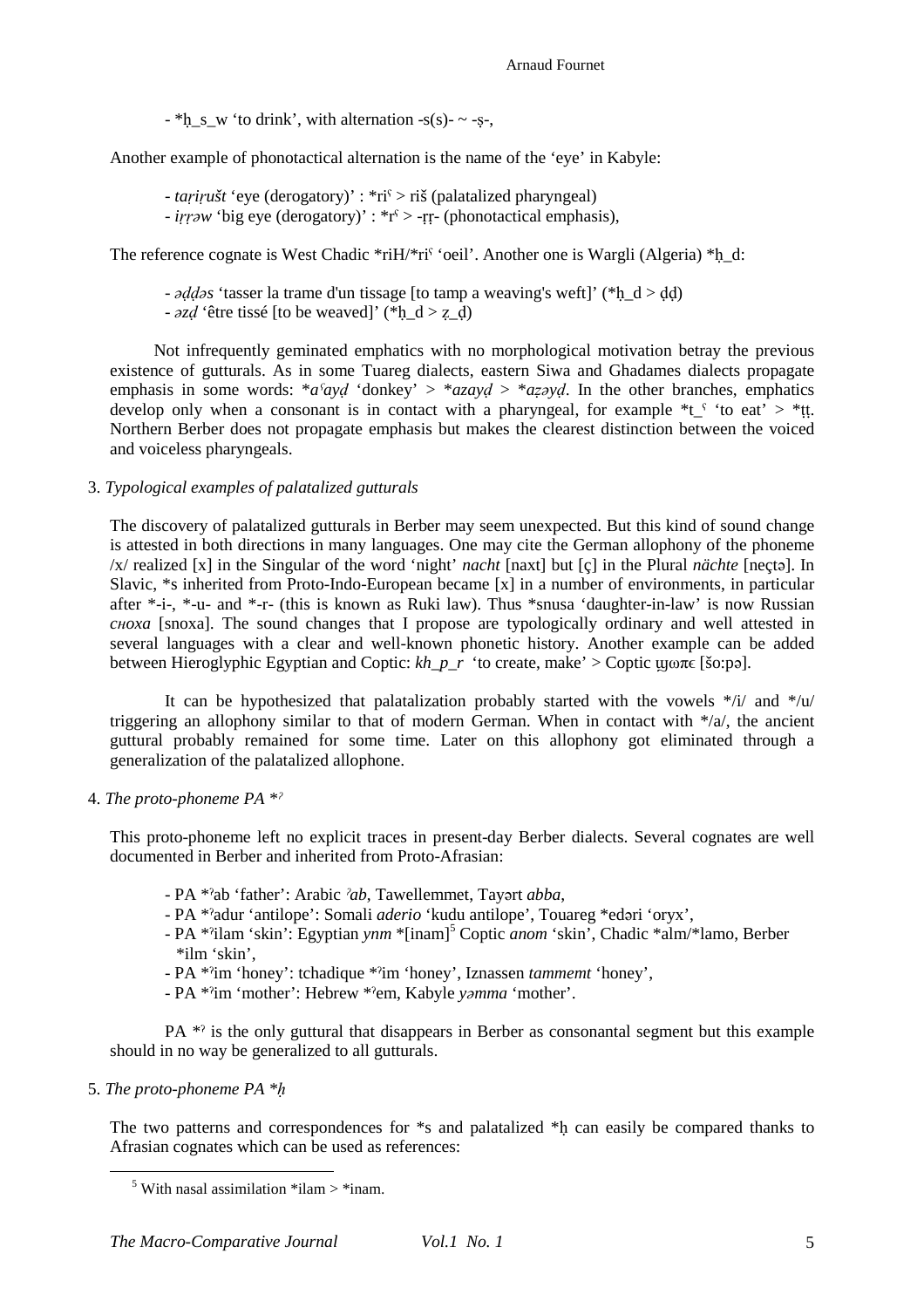|                                                            | PA *sap          | $PA * sin$ | $PA *pus$                             | PA *ham   | PA *mah         |  |
|------------------------------------------------------------|------------------|------------|---------------------------------------|-----------|-----------------|--|
|                                                            | 'river'          | 'tooth'    | 'hand'                                | 'bitter'  | 'to rub'        |  |
| Southern Berber                                            |                  |            |                                       |           |                 |  |
| Tayart                                                     | $te$ -suf- $t^6$ | e-šen      | $E_{\text{a}f\text{a}s}$ <sup>7</sup> | $E$ ismam | $E_{\rm 3m 3s}$ |  |
| Tahaggart                                                  | a-suf            | $e$ -sīn   | a-fus                                 | ismam     | əmsəl           |  |
| Northern Berber                                            |                  |            |                                       |           |                 |  |
| Kabyle                                                     | a-sif            |            | a-fus                                 | ismum     | emsu            |  |
| Eastern Berber                                             |                  |            |                                       |           |                 |  |
| Siwa                                                       |                  | a-sayn     | fūs                                   |           |                 |  |
| Semitic                                                    |                  |            |                                       |           |                 |  |
| Arabic                                                     | musfah           | sinn       | fūs                                   | hāmiz,    | mahh            |  |
|                                                            |                  |            |                                       | hamad     |                 |  |
| $Table 2.$ Derhau raflaves of the voiceless phenyngeel $*$ |                  |            |                                       |           |                 |  |

Table2: Berber reflexes of the voiceless pharyngeal \*ḥ

Reference Afrasian cognates for \*s are documented as follows:

PA \*sap 'river, valley':

- Arabic (Semitic) *musfah* 'to be full of water (a river)'
- Ankwe (West Chadic) *šip* 'river'
- Ometo (Omotic) *šafaa* 'river, lake'

PA \*pus 'hand':

- Migama (East Chadic) *pissi* 'hand, arm'
- Dangla (East Chadic) *pise* 'hand, arm'
- Bidiya (East Chadic) *pese* 'hand, arm'

In a word of that kind, /s/ is uniformly attested nearly everywhere in Berber:

- Tahaggart (Algeria) *e-sīn* 'tooth' ; *a-fus* 'hand'
- Tawellemmet (Niger) *e-šen* 'tooth' ; <sup>E</sup> *əḟəs* 'hand' (with emphasis)
- Tayrt (Niger) *e-šen* 'tooth' ; <sup>E</sup> *əḟəs* 'hand' (with emphasis)
- Taneslemt (Mali) *e-sen* 'tooth' ;
- Ghadames (Libya) *a-sīn* 'tooth' ; *u-fəs* 'hand'
- Nefusa (Libya) *sīn* 'tooth' ; *u-fəs* 'hand'
- Siwa (Egypt) *a-sayn* 'tooth' ; *fûs* 'hand'
- Ghat (Algeria) *i-sin* 'tooth' ; *a-fus* 'hand'
- Mẓab (Algeria), Figig (Maroc) *suf* 'river'
- Zenaga (Mauritania) *ä-vuˀš* 'hand' (with intrusive /ˀ/)
- Semlal (Morocco) *a-fusi* 'hand'
- Izdeg (Morocco) *fus* 'hand'
- Tarifit (Morocco) *a-fusi* ; *fus* 'hand'
- Kabyle (Algeria) *a-fus* 'hand'

When the sibilant /s/ originates in PA  $*$ h, Southern Tuareg words have generalized emphasis. This is a peculiar and specific development of this branch of Berber. This feature typical of Niger

<sup>&</sup>lt;sup>6</sup> Attested in toponyms.

<sup>7</sup> The unexpected emphatic is possibly caused by the back vowel \*u. But *Cf*. Zenaga *ävuˀš* 'hand' with an intrusive glottal stop.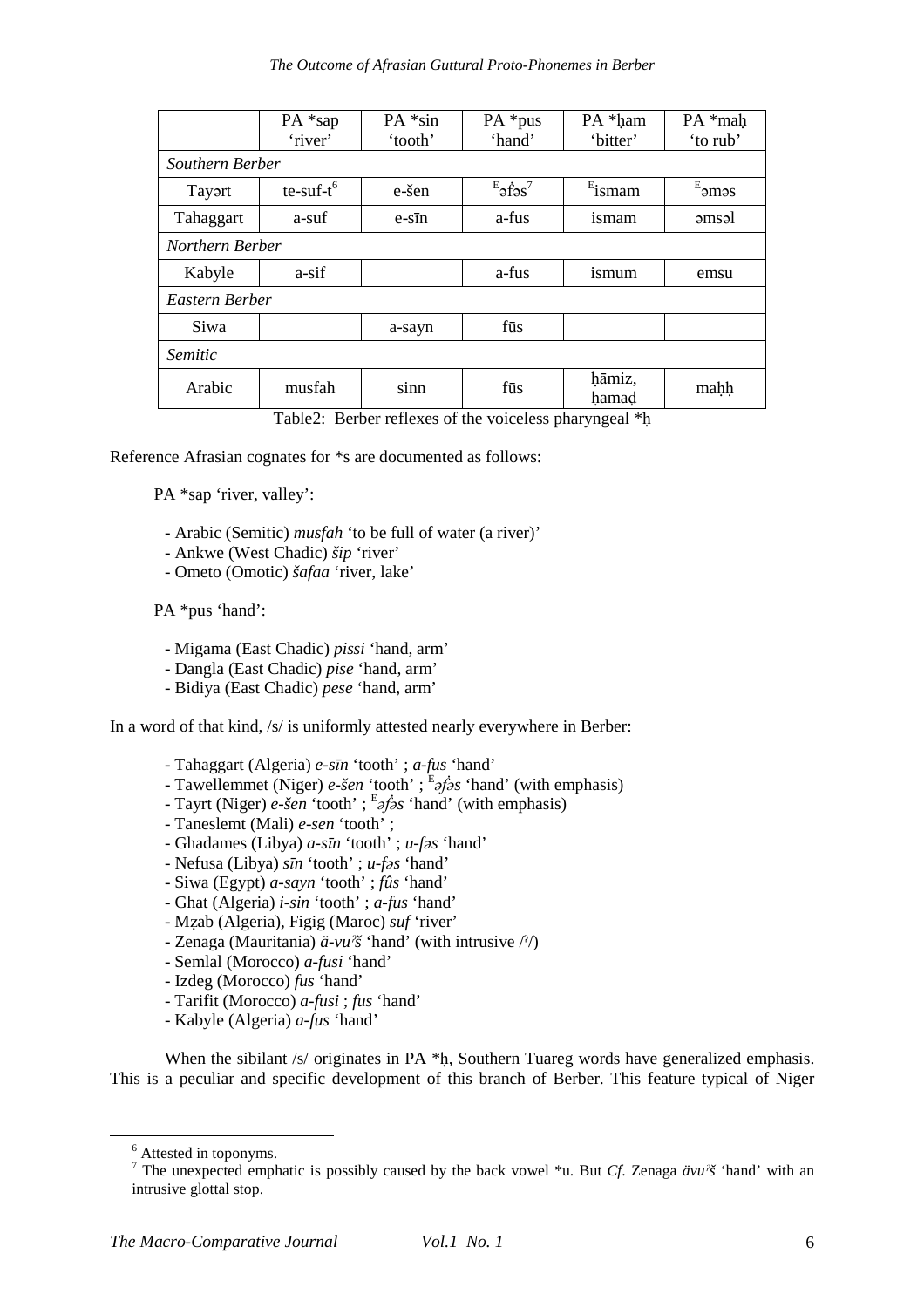Tuareg, which exhibits emphasis out of voicelss pharyngeal  $*h > E_s$ , permits to infer a relative chronology of sound changes in (Southern) Tuareg:

- Proto-Tuareg \*ihmam 'bitter' (original state with pharyngal)
- Proto-Tuareg <sup>E</sup>iḥmam (propagated emphasis)
- Proto-Tuareg <sup>E</sup>ismam (palatalized pharyngeal)
- Present-day <sup>E</sup>ismam (emphasis with no apparent cause).

With a reconstruction like  $\sqrt[k]{s}$ <sub>m</sub>, it is impossible to understand why Niger Tuareg has emphatics which are absent from the rest of Berber. This generalized emphasis does not appear at random but can be determined to happen only in those words where Afrasian points at voiceless pharyngeals. The words 'hand' and 'river' with \*s do not have generalized emphasis, contrary to the words with a previous \*h. Data confirming the change PA \*h > Berber  $*E_5$  are listed in the annexes. I list here the roots with a voiceless pharyngeal:

| $\sim$ Berber $*$ <sup>E</sup> s m                          |
|-------------------------------------------------------------|
| $\sim$ Berber $\overline{z}$ (the emphasis is not attested) |
| $\sim$ Berber $*$ <sup>E</sup> z_y_r                        |
| $\sim$ Berber $*$ <sup>E</sup> z r                          |
| ~ Berber * $s(s)$ w (alternating with *s)                   |
| $\sim$ Berber $*$ <sup>E</sup> s_y_r                        |
| $\sim$ Berber $*$ <sup>E</sup> z_w_q                        |
| $\sim$ Berber $*$ <sup>E</sup> z_d                          |
| $\sim$ Berber $*$ <sup>E</sup> m s                          |
| $\sim$ Berber $*$ <sup>E</sup> b z                          |
| $\sim$ Berber $*$ <sup>E</sup> f z                          |
| ~ Berber $*^E d_z$ (alternating with $*d$ )                 |
|                                                             |

The same change is attested in a borrowing where a previous velar fricative is certain:

- Semitic  $*_{\text{L}}\text{m}_s$  'five'  $\sim$  Berber  $*_{\text{S}_m}$  (ancient borrowing)

6. *The proto-phoneme PA \*ˁ*

For the voiced pharyngeal proto-phoneme, comparison between the inherited phoneme PA \*z and the palatalized reflexes is as clear as with PA \*ḥ.

|                 | PA *izi         | PA *say                               | $PA * qaç$            | PA *tas                                        |  |
|-----------------|-----------------|---------------------------------------|-----------------------|------------------------------------------------|--|
|                 | 'fly'           | 'donkey'                              | 'dog, wolf'           | 'to eat'                                       |  |
| Southern Berber |                 |                                       |                       |                                                |  |
| Tawellemmet     | izi             | $E$ <sub>a</sub> žad                  | $E_{a-\gamma}s$       | atšu ~ $E$ itattu                              |  |
| Tahaggart       | ēhi             | eyhed                                 | $a-\gamma si$         | $\partial k \check{s} \sim t \bar{\alpha} t t$ |  |
|                 | Northern Berber |                                       |                       |                                                |  |
| Kabyle          | izi             | ižžed                                 | a-qžun                | yečča $\sim$ tett                              |  |
| Eastern Berber  |                 |                                       |                       |                                                |  |
| Siwa            | izi             | izît                                  | a-garzun <sup>8</sup> |                                                |  |
| <i>Semitic</i>  |                 |                                       |                       |                                                |  |
| Arabic          | 9               | $\gamma$ ayr                          | $q\bar{a}$ ib         | ta <sup>s</sup> am                             |  |
|                 | m 11 n n 1      | $\mathcal{C}$ $\mathcal{A}$<br>$\sim$ | $\mathbf{1}$          | $1 - 36C$                                      |  |

Table3: Berber reflexes of the voiced pharyngeal  $*$ <sup>s</sup>

<sup>8</sup> It can be noted that this word has an infixed -*r*-.

 $9$ <sup>9</sup> Ziz 'cicada' exists, but the link with  $*$ izi 'fly' is not clear.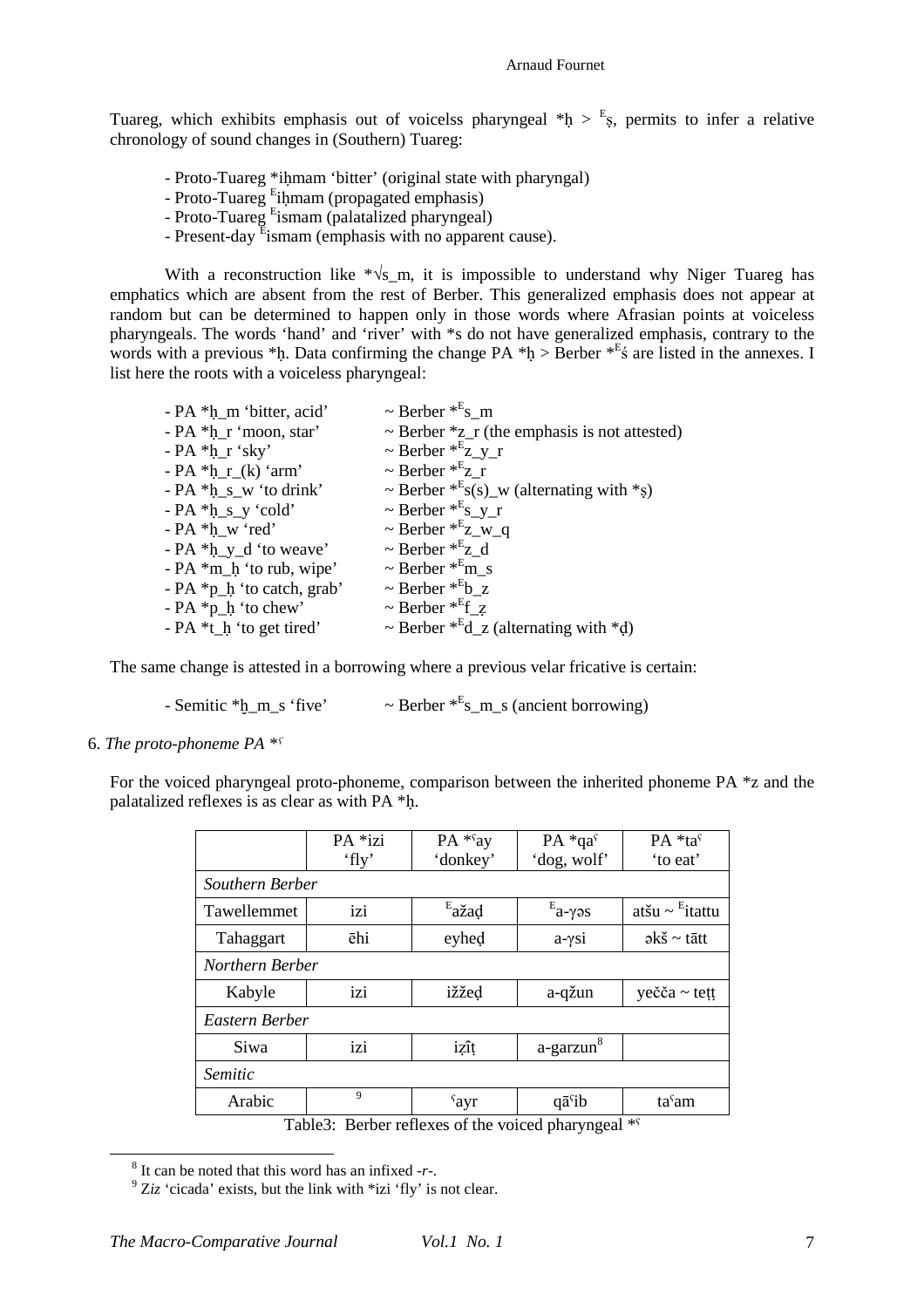With an inherited \*z, Berber dialects show /z/.

PA \*izi 'fly' :

- Central Chadic \**(zi)zuway* 'fly'
- West Chadic \**(a)-zi-zuw* 'fly'
- East Cuchitic \**ziz* 'bee'

Berbers forms:

- Nefusa (Libya) *uzu* 'fly' ; *tǝ-zizwi* 'bee'
- Sokna *izi* 'fly'
- Siwa (Egypt) *izi*, pl. *izān* 'fly'
- Ghat (Libya) *iz(z)i*, pl. *izzan* 'fly'
- Tayrt (Niger) *izi*, pl. *izan* 'fly'
- Tahaggart (Algeria) *ēhi* 'fly'
- Tawllemmet (Niger) *iži*, pl. *izan* 'fly' (chuintante \*zi > ži)
- Zenaga (Mauritania) *iži* 'fly'
- Semlal *izi*, pl. *izān* 'fly'
- Izayan *izzi* 'fly', *tizizwit* 'bee'
- Tarifit (Morocco) *tzizwit* 'bee'
- Senhaja (Morocco) *tazizwit* 'bee'
- Mẓab (Algeria) *izi* 'fly'
- Menacer (Algeria) *tizīzwǝt*, pl. *zizū* 'bee'
- Wargli (Algeria) *izi* 'fly'
- Iznassen (Morocco) *īzi* 'fly', *dzīzwi* 'bee'
- Beni Snus (Morocco) *izi* 'fly', *dzīzwi* 'bee'
- Kabyle (Algeria) *izi* 'fly'

PA \*zam 'to be able to':

- Logone (Central Chadic) *zəm* 'to be able to'

- Ngizim (West Chadic) *zamu* 'to be able to, to be possible'

Berbers forms :

- Kabyle (Algeria) *ezmer* 'to be able to'
- Wargli (Algeria) *əzmər* 'to be able to'
- Ghadames (Libya) *ezmer* 'to be able to'
- Tamazight (Morocco) *zmer* 'to be able to'

In the words where  $z$  is inherited, no emphatics can be found and no  $\frac{z}{z}$  can be found in Northern Berber. The contrast between the correspondence  $z/\check{z} <$ \*s and that of \*z is outstanding. The alternation z/ž has nothing to do with expressivity. The /ž/ in *a-qžun* is not expressive but the expected result of <sup>\*</sup>' in Kabyle. This is caused by historical phonology and not by expressivity. Roots with a voiced pharyngeal:

| $\sim$ Berber *b_ $\zeta$           |
|-------------------------------------|
| $\sim$ Berber *b $\zeta$            |
| $\sim$ Berber $k_2$ n               |
| $\sim$ Berber *l ź                  |
| $\sim$ Berber $*$ m ź               |
| $\sim$ Berber $*$ muši              |
| $\sim$ Berber $*_{n_s}$ (irregular) |
| ~ Berber $*z_k(r/b)$                |
|                                     |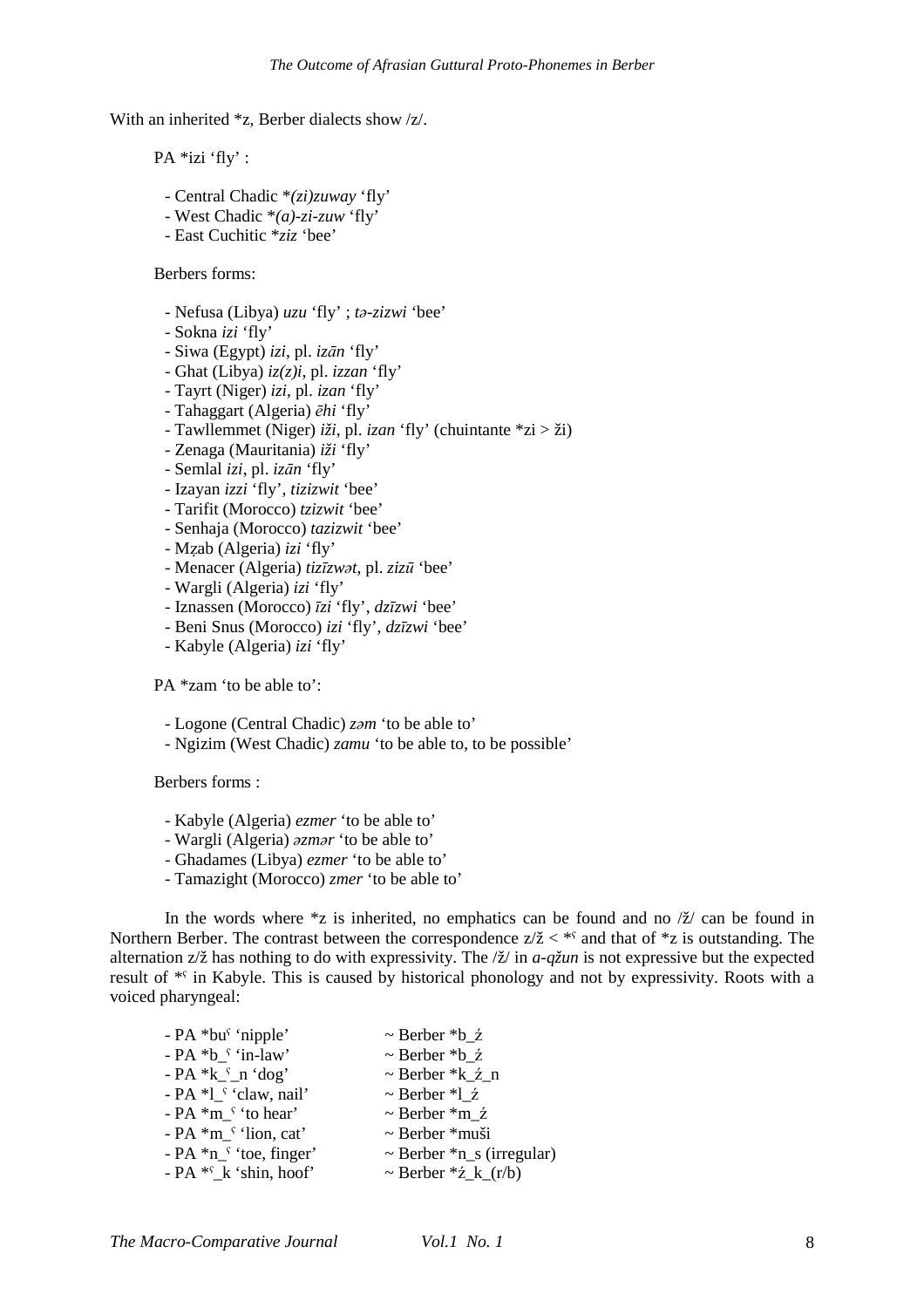#### Arnaud Fournet

| $- PA *f$ m r 'lamb'            | $\sim$ Berber *z_m_r (irregular)          |
|---------------------------------|-------------------------------------------|
| - PA $y(r)$ 'donkey'            | $\sim$ Berber * zid (with another suffix) |
| $- PA *p$ <sup>{</sup> to fall} | $\sim$ Berber *b $\zeta$                  |
| - PA $*$ r $\lq$ to break'      | $\sim$ Berber $\overline{r}$ z            |
| $- PA *s$ f r 'hair'            | $\sim$ Berber *zź r                       |
| $- PA *t$ s to eat              | ~ Berber *tš (alternating with *t)        |

#### 7. *The proto-phoneme PA \*h*

From the Berber point of view this proto-phoneme is not easily distinguished from  $z$ . Examples are rare as PA \*h seems to be much less frequent than the other gutturals. The table of internal correspondences is as follows:

|                 | Voiced        | *habar       |
|-----------------|---------------|--------------|
|                 | Laryngeal /h/ | 'big, large' |
| Southern Berber |               |              |
| Tayrt           | Z             | izwar        |
| Tawellemmet     | Z             | izwar        |
| Tahaggart       | h             | huher        |
| Zenaga          | Z             | zowər        |
| Eastern Berber  |               |              |
| Siwa            | Z             | a-zwār       |
| Ghadames        | Z             | zwər         |
| Northern Berber |               |              |
| Kabyle          | Z             | zūr          |
| Chawi           | Z             | zzur         |
| Tamaziγt        | Z             | zur          |
| Tachelhit       | Z             | zur          |
| Semitic         |               |              |
| Arabic          | h             | habar        |

Table4: Berber reflexes of Afrasian voiced laryngeal \*h

Roots with a voiced laryngeal:

| - PA *h_r 'day'          | $\sim$ Berber $\overline{z}$ 1     |
|--------------------------|------------------------------------|
| - PA *h w 'wind'         | $\sim$ Berber $\alpha$ w           |
| - PA *h_b_r 'big, large' | $\sim$ Berber $\overline{z}$ b (r) |
| - PA *b h 'sex'          | $\sim$ Berber *b z                 |
|                          |                                    |

It is possible that the phoneme \*h of Tahaggart may be an archaism rather than an innovation, as the cycle  $\overline{PA}$  \*h > Proto-Berber \*z > Tahaggart \*h seems a bit artificial.

#### 8. *The Afrasian vocabulary involving gutturals*

Gutturals are frequent and fundamental phonemes of Proto-Afrasian. The examples of guttural palatalization quite logically involve the basic vocabulary of Berber. The following words are attested: *big, bitter, to break, cat, to catch, to chew, claw, cold, day, dog, donkey, to drink, to eat, eye, to fall, to get tired, hair, to hear, moon, nail, nipple, red, to rub, sex, sky, star, to tie, to weave, wind*. The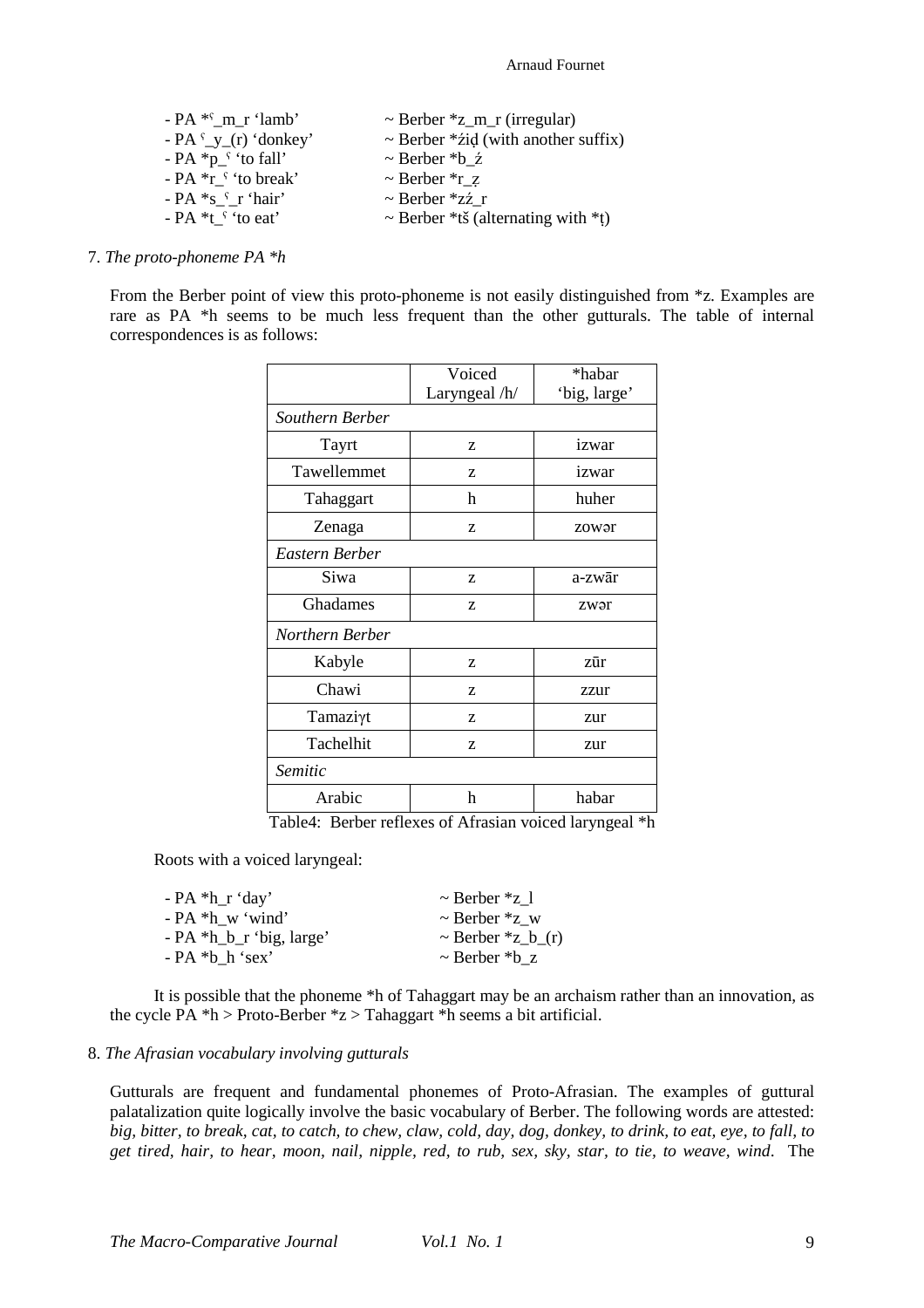traditional hypothesis of the muting out of gutturals in Berber is not just wrong. It fails to identify as inherited and Afrasian many words of Berber dialects.

Moreover it is possible to distinguish between heritage and diffusion. Northern Berber has /ž/ as regular reflex of the voiced pharyngeal  $*//$ . Among regular examples:

| $- PA *k$ _ n 'dog'           | $\sim$ Northern Berber $*q \nvert \nvert n$  |
|-------------------------------|----------------------------------------------|
| - PA *t <sup>s</sup> 'to eat' | ~ Northern Berber *tš (alternating with *tt) |
| $- PA * bu' 'nipple'$         | $\sim$ Northern Berber *buš                  |

There also exist irregular items:

| - PA <sup>*s</sup> m r 'lamb'  | $\sim$ Northern Berber $\overline{z}$ m r |
|--------------------------------|-------------------------------------------|
| $- PA *n1 'toe, finger, hoof'$ | $\sim$ Northern Berber $*$ n z            |

The irregular items seem to involve words of neolithic diffusion in relationship with breeding.

#### 9. *Morphological features of Proto-Berber dating*

Several verbs have interesting irregularities which can be understood only in reference with a stage older than the palatalization of gutturals. For example the verb 'to eat' has a radical allomorphy between -*čč*- and -*ṭṭ*-. The Afrasian cognate \*√t\_ˁ offers the key to the understanding of the Proto-Berber situation:

- the vocalized radical  $*ta^s$  became  $*ta^s > *c^s$  with mutual assimilation,

- the non vocalized radical \*-tˁ- (Intensive) became the emphatic \*ṭṭ.

As is often the case, synchronic irregularities are solved and explained by phonetic changes that occured and disrupted a regular paradigm. This verb permits to determine which Berber verbal forms had a vowel in the radical scheme (Aorist) and which did not (Intensive). A potential reconstruction on that basis would be:

|                          | Proto-Berber                           | Tawellemmet | Kabyle           |
|--------------------------|----------------------------------------|-------------|------------------|
| Plain Imperfect          | $*$ á-tas-u <sup>10</sup>              | atšu        | ye-čč            |
| Plain Perfect            | $*$ í-ta <sup>s</sup> -a <sup>11</sup> | itša        | ye-čča           |
| Intensive<br>Imperfect   | *i-tá-t <sup>s</sup> -u                | i-tatt-u    | <i>i</i> -tett   |
| <b>Intensive Perfect</b> | $*$ i-tá-t <sup>s</sup> -a             | i-tatt-a    | (does not exist) |

Table5: Reconstructed Berber verbal paradigm for 'to eat'

In the Intensive the radical was not vocalized, which causes an emphatic to appear. The verb 'to drink' behaves in a similar way. It displays unusual alternations between simple consonants and emphatics. Afrasian data show that the radical of this verb was  $*\sqrt{s}$  w with incremental \*h (voiceless pharyngeal) sometimes as a prefix as in Arabic sometimes as a suffix as in Chadic. Berber data are coherent with a prefixal \*ḥ-. This is mentioned in Orel & Stolbova (1995:286): "*ḥV*- may be a prefix." According to Tuareg the increment only exist in the Imperfect.

<sup>10</sup> This can be compared with Arabic *ya-fˁalu*.

<sup>&</sup>lt;sup>11</sup> This can be compared with Arabic  $fa<sup>°</sup>ala$ .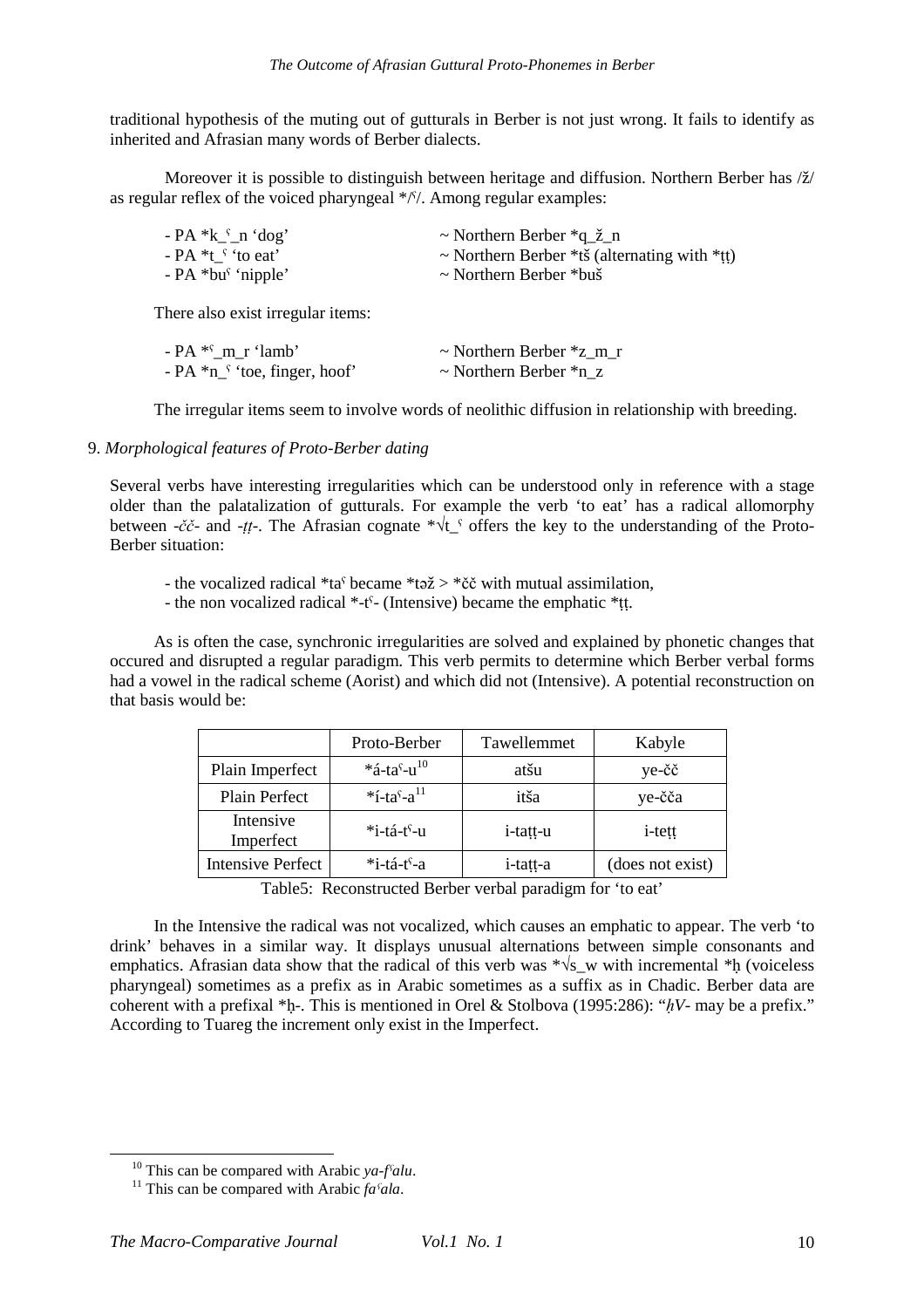|                        | Proto-Berber | Tayrt                            | Kabyle              |
|------------------------|--------------|----------------------------------|---------------------|
| Plain<br>Imperfect     | *á-hasw-u    | ašu $\rm ($ Eassu $\rm )^{12}$   | isew                |
| Plain Perfect          | $*$ í-sw-a   | yaša (yaswa)                     | yeswa               |
| Intensive<br>Imperfect | *i-táhsw-u   | yəsassu<br>yatassu)              | <i>i</i> -tess      |
| Intensive<br>Perfect   | *i-tá-sw-a   | yəsassa<br><sup>E</sup> yətaswa) | (does not<br>exist) |
|                        |              | $\sim$ $\sim$ $\sim$ $\sim$      |                     |

Analogy has somewhat blurred the original situation:

Table6: Reconstructed Berber verbal paradigm for 'to drink'

The verb 'to drink', obviously a basic and frequent verb, has been influenced by the other verb 'to eat', all the more so as they are phonetically close in Berber. The form of Plain Imperfect \*á-ḥaswu is attested in Taçawit *ṣū* with emphatic and in Moroccan Berber *ssu* with geminate. Emphasis in Taçawit cannot be explained without the presence of the increment. Tuareg does not have emphasis exceptionally because the forms are remade after the verb 'to eat' which does not have emphasis. If Tuareg had kept the expected forms the verb 'to drink' would be even more irregular.

Another formation is interesting: expressive derivatives of adjectives. For example in Figig: *amellal* 'white' > *šamlal* 'whitish', *adal* 'green' > *šadal* 'greenish', *awṛaγ* 'yellow' > *šawṛaγ* 'vellowish'. My conclusion would be that  $\overline{\delta}$  comes from pharyngeal \*°. It is interesting to read Kossmann (1999:12): "Dans la plupart des formations expressives, il s'agit d'autres consonnes qui sont ajoutées : surtout *š* et *ž*, et les consonnes empruntées *ḥ*, *ˁ*, *ḫ* et *q*."<sup>13</sup> It is intriguing to note that *š* et *ž* are the same as  $*$ <sup>*s*</sup> in my approach. This formation amounts to the prefixation of Proto-Berber  $*$ <sup>c</sup>- ( $>$  *š* and *ž*) to the adjective. There is one exception to this formation: *aẓekk<sup>w</sup> aγ* 'red' > *lazwaγ* 'reddish' with a different consonant. My suggestion is to analyse: *aẓekk<sup>w</sup> aγ* as \*aḥewaγ <sup>14</sup>, \*/l/ was preferred to /ˁ/ in *lazway* because Proto-Berber \*ˤaḥwaγ would have had too many fricative gutturals.

# 10. *Conclusion*

 $\overline{a}$ 

Proto-Berber used to have a full set of gutturals inherited from Afrasian: laryngeals \*? and \*h, pharyngeal \*ḥ and ˁ. Contrary to the traditional point of view which holds these phonemes to have disappeared in present-day Berber, they are attested as sibilants. More words are actually inherited from Proto-Afrasian than is usually assessed. In addition, these correspondences and sound developments explain a number of morphological oddities in a number of verbs, in particular 'to eat' and 'to drink'.

<sup>&</sup>lt;sup>12</sup> In brackets the expected forms.

<sup>&</sup>lt;sup>13</sup> "In most expressive formations [of Berber], other consonants are added: mostly  $\check{s}$  and  $\check{z}$ , and the borrowed phonemes  $\hat{h}$ ,  $\hat{h}$ ,  $\hat{h}$  et q."

<sup>&</sup>lt;sup>14</sup> Omotic (Male, Oyda, Bencho) is \*zawk 'red' but if this comparison is accepted then Berber preference for \*l- remains unexplained.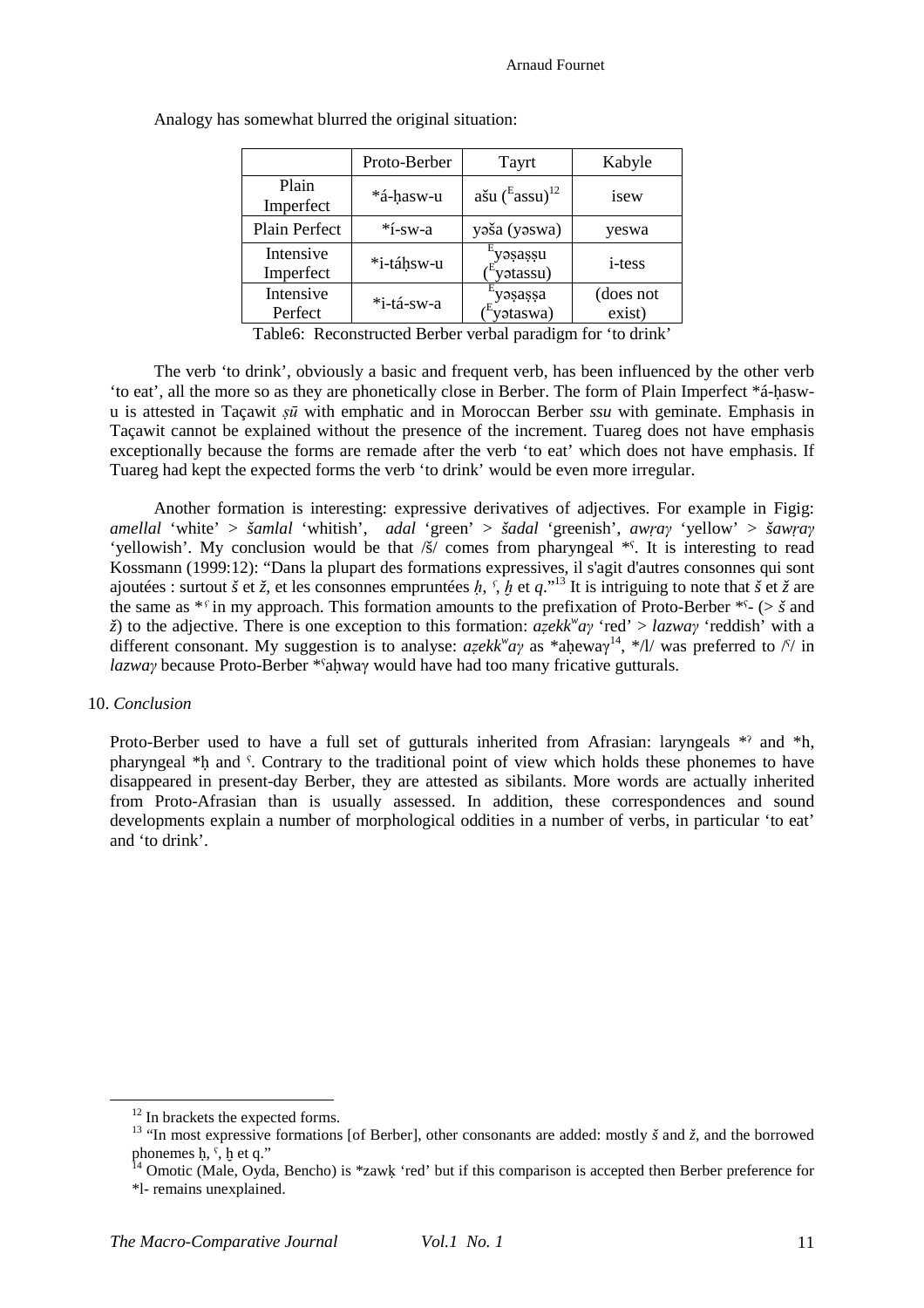## ANNEX: LEXICAL DATA

Berber lexical data are drawn from the works listed in the references. Glosses in French taken from Berber dictionaries in French are not translated unless they differ from the expected standard meaning. Glosses for Arabic are drawn from Kazimirski's dictionary.

# *Examples with a voiceless pharyngeal*

Amer, aigre, oseille [bitter, acid, sorrel] \*√ḥ\_m *Cf*. Bomhard (2008:Vol.2 656) n°622. Proto-Nostratic \*ḥam '(to be) sharp, sour, acid'. This root is listed in Orel & Stolbova (1995:134) as \*tṣa(H)am and (1995:285) \*ḥVmatṣ. None of these works seem to perceive the relationship between these forms.

1. Semitic forms: Arabic *ḥamaz* 'piquer (la langue, se dit d'une saveur acide), *ḥāmiz* 'piquant, âcre', *ḥamaḍ* 'être acide, aigre', *ḥummāḍ*, *hamīḍ* 'oseille'; Akkadian *emē* 'aigre' (without increment), Hebrew *hamis*. The root is  $*\sqrt{h}$  m either bare or incremented with *z* or *d*.

2. The Egyptian word for 'vinegar' *ḥmd*, may be a Semitic borrowing.

- 3. Berber forms:
	- Ghadames (Libya) semmumen 'aigre'
	- Tayrt (Niger) <sup>E</sup>ismam 'aigre, âcre'
	- Tawellemmet (Niger) <sup>E</sup>ismam 'aigre, âcre'
	- Tahaggart (Algeria) ismam 'amer' (without emphasis)
	- Kabyle (Algeria) ismum 'aigre, acide'
	- Kabyle (Algeria) asemmam 'oseille'
	- Wargli (Algeria) əsməm 'aigre'
	- Tachelhit (Morocco) ismum 'aigre, acide'

Frotter, essuyer [to rub, to wipe]  $*\sqrt{m}$  Not in Orel & Stolbova (1995). A root with the same phonemes as  $*\sqrt{h}$  m in the opposite order.

1. Semitic forms: Arabic *maḥḥ* 'être usé, râpé', *maḥas* 'nettoyer, polir (une lance)', *maḥaq*, *maḥâ* 'effacer et supprimer les traces', Arabe *masah*, *mahaj* 'essuyer quelque chose en passant la main dessus', *mašiḥ* 'avoir l'intérieur des cuisses froissés par le frottement d'un vêtement'.

- 2. Berber forms:
	- Tayrt (Niger) Eamas 'essuyer, effacer'
	- Tayrt (Niger) <sup>E</sup>ta-səməs-t 'plaie produite par frottement (aux cuisses des chameaux)'
	- Tayrt (Niger) Eomsal 'frotter, frôler légèrement'
	- Tahaggart (Algeria) əmsəl 'frotter légèrement'
	- Tawellemmet (Niger) <sup>E</sup> əməs 'essuyer, effacer
	- Tawellemmet (Niger) <sup>E</sup>ta-səməs-t 'plaie produite par frottement'
	- Tawellemmet (Niger) E<sub>amsal</sub> 'frotter, frôler légèrement'
	- Kabyle (Algeria) emsu 'être effacé ; être insipide [to be tasteless]'
	- Wargli (Algeria) əmmis 'être égalisé, lissé [to be leveled, even]' ; aməs 'frotter, essuyer fort'

Clarté de la lune, des étoiles [moonlight, starlight] \*√ḥ\_r *Cf*. Orel & Stolbova (1995:279).

1. Afrasian forms: Mehri (South Semitic) *ḥarīt* 'lune', Harsusi (South Semitic) *ḥarēt* 'lune', Arbore (Cushitic) *ḥir* 'clarté des étoiles ou de la lune', Tumak (East Chadic) *ḥēru* 'étoile'.

# 2. Berber forms:

- Kabyle (Algeria) tiziri 'clair de lune'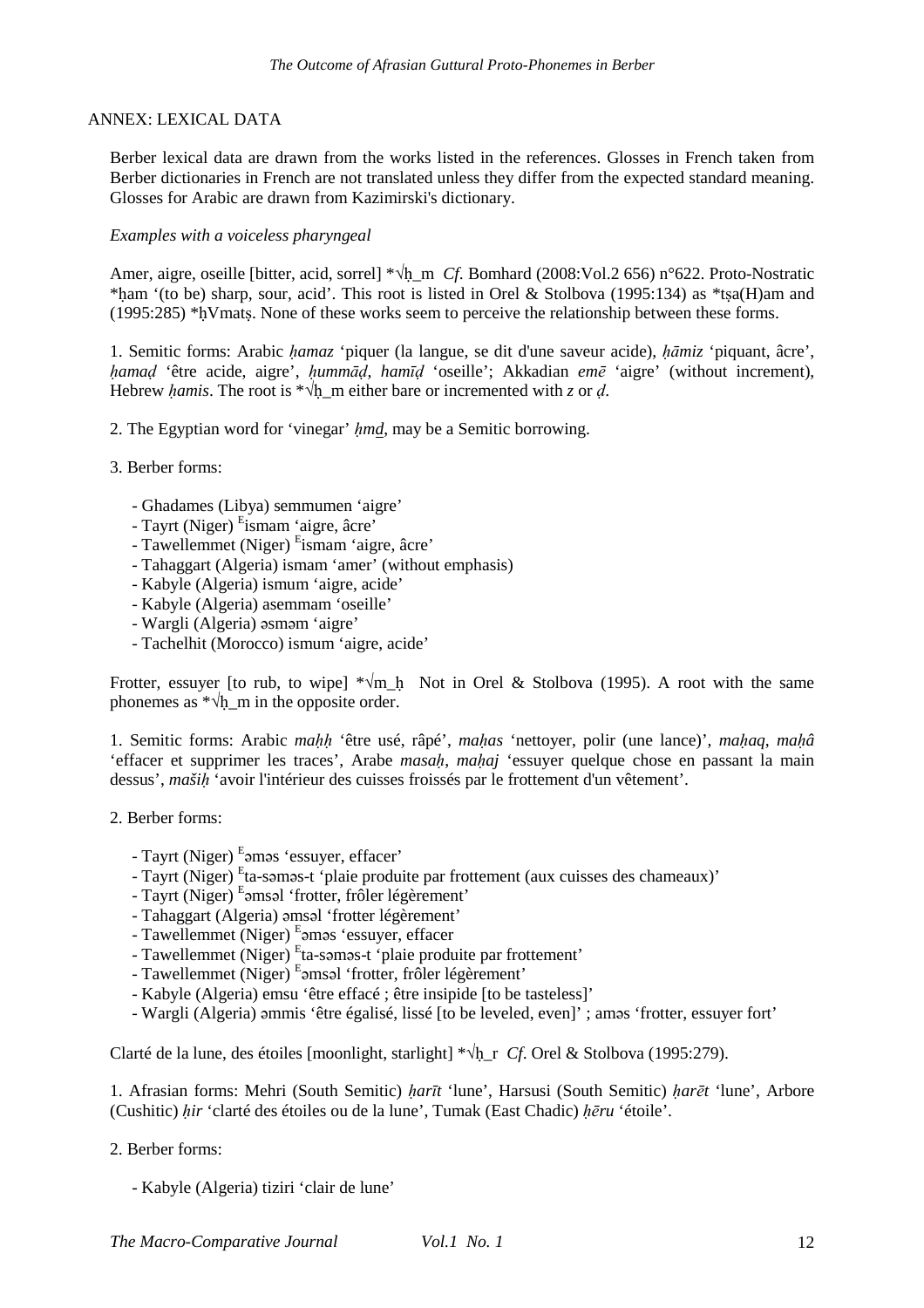#### Arnaud Fournet

- Wargli (Algeria) taziri 'lune'
- Tamazight (Morocco) tiziri 'clair de lune'
- Ghadames (Libya) taziri 'lune' (*Cf*. iri 'étoile')
- Zenaga (Mauritania) ežžir 'lune'

Ciel [sky]  $*\sqrt{h}$  r *Cf*. Orel & Stolbova (1995:275).

- 1. Afrasian forms: Egyptian *ḥr.t* 'ciel', Sha (West Chadic) *arè* 'ciel'.
- 2. Berber forms:
	- Tahaggart (Algeria) aẓyar 'ciel, voûte céleste'
	- Tawellemmet (Niger) <sup>É</sup>azyar 'ciel, voûte céleste'
	- Tayrt (Niger) <sup>E</sup>azyar 'ciel, voûte céleste'

Froid [cold] \*√ḥ\_s *Cf*. Orel & Stolbova (1995:282).

1. Afrasian forms: Egyptian *ḥsi* 'froid', Gaanda (Central Chadic) *həs* 'froid', Jegu (East Chadic) *ˀés* 'vent froid'

- 2. Berber forms:
	- Tayrt (Niger) taššay 'froid extrême' (without emphasis)
	- Tahaggart (Algeria) tīsas 'frissons [shuddering]'
	- Kabyle (Algeria) ffuššel 'avoir l'onglée, les mains gelées, paralysées par le froid [to be frozen, numb with cold (hands)]' (increment p)
	- Chawi (Algeria) fšel 'avoir les doigts raidis par le froid, être gourd [numb with cold]'

It should be noted that Berber is more coherent with  $*$  s than  $*$ h s.

Bras, épaule [arm, shoulder] \*√ḥ\_r *Cf*. Orel & Stolbova (1995:275).

1. Afrasian forms: Arabic (Semitic) *ḥārak* 'garrot, haut du dos entre les épaules', Saho (Cushitic) *haraa* 'bras', Mbugu (Cushitic) *iharega* 'bras', Mofu (Chadic) *har* 'bras', Beja (Omotique ?) *harka* 'bras', Oromo (omotic) *harkka* 'bras'

2. Berber forms:

- Tahaggart (Algeria) aẓir 'épaule'
- Tawellemmet (Niger) <sup>E</sup>azir 'épaule'
- Tayrt (Niger) <sup>E</sup>ažir 'épaule'
- Tadaght (Mali) æ-ẓérh 'épaule,

The relationship Zenaga ōˀri 'épaule' is unclear.

Boire [to drink]  $*\sqrt{(h)}$  is w *Cf*. Orel & Stolbova (1995:286).

1. Afrasian forms: Arabic (Semitic) *ḥasā* 'boire, absorber par petites gorgées', Hausa (West Chadic) *ša* 'boire', Mupun (West Chadic) *siwah* 'boire' (suffixal increment).

2. Berber forms:

- Ghadames (Libya) əswu 'boire'
- Nefusa (Libya) su 'boire'
- Siwa (Egypt) su 'boire'
- Kabyle (Algeria) əsəw 'boire' ; itess
- Chawi (Algeria) ṣû (with emphatic)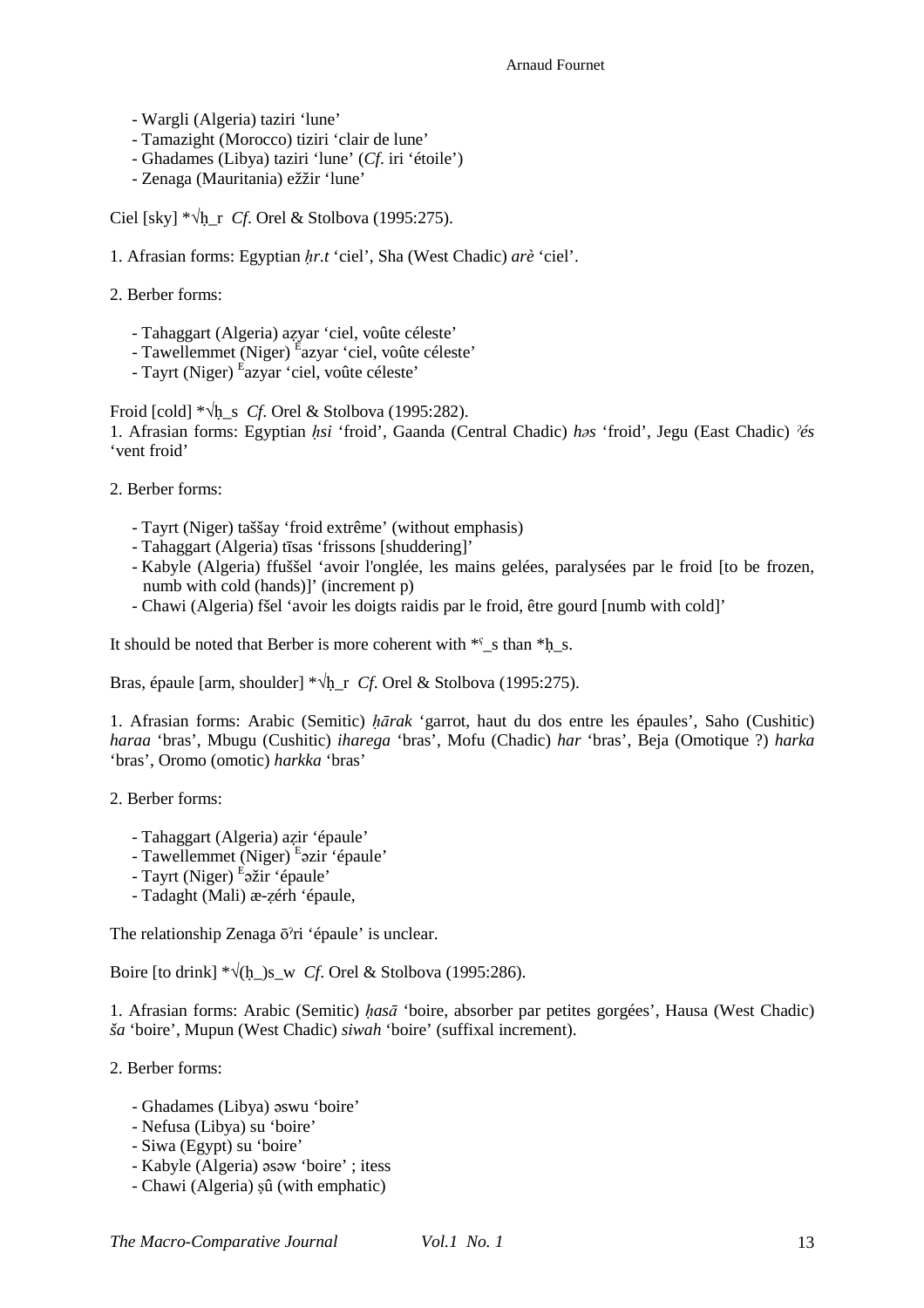- Wargli (Algeria) səw 'boire' ; Intensive yətəss (Ingusa variant yəssess<sup>15</sup>)
- Tarifit (Morocco) su (Present isas Past yaswa)
- Iznassen (Morocco) əssû (with gemination)
- Ghat (Algeria) əsu
- Tahaggart (Algeria) əsu 'boire' ; Intensive sâss ; tesese 'façon de boire'
- Tawellemmet (Niger) ašwu 'boire' ; <sup>E</sup>tess 'boisson' ; <sup>E</sup>isassu 'bois'
- Tayrt (Niger) ašu 'boire' ; <sup>E</sup>yasassu 'boire beaucoup' ; <sup>E</sup>tesse/<sup>E</sup>tisassa 'boisson'
- Taneslemt (Mali) isu 'boire'
- Zenaga (Mauritania) ešbi 'boire'

Rouge [red] \*√ḥ\_w-

1. Berber forms:

- Semlal (Morocco) i-zwiγ 'rouge'
- Izdeg (Morocco) a-zuggwaγ 'rouge'
- Kabyle (Algeria) a-zəggwaγ 'rouge'
- Tamazight (Morocco) a-zəggwaγ 'rouge'
- Chawi (Algeria) a-zuggaγ 'rouge'
- Wargli (Algeria) azəggaγ 'rouge'
- Figig (Morocco) a-ẓekkaγ 'rouge' (with emphasis)
- Ghadames (Libya) a-zəggaγ 'rouge'
- Siwa (Egypte) a-zəggəγ 'rouge'
- Tayrt (Niger) <sup>E</sup> i-zwaγ 'rouge'
- Tahaggart (Algeria) ihwaγ 'rouge' ; ezəggəγ 'rouge foncé' ; ẓəggar 'rubéole [German measles]' ; haggaγ 'rougeole [measles]'
- Zenaga (Mauritania) žobba 'rouge'

Tisser, nouer, coudre [to weave, to tie, sew]  $*\sqrt{h}$  v\_d

1. Afrasian forms: Arabic (Semitic) *ḥayad* 'nouer, faire des nœuds', Ndam (East Chadic) yídâ 'nouer', Beja (unclassified) *haayida* 'coudre',

2. Berber forms:

- Tahaggart (Algeria) əss 'tisser' ; əẓẓ 'être tissé' ; əẓmi 'coudre'
- Tawellemmet (Niger) <sup>E</sup> azdu 'tisser, tresser'
- Tayrt (Niger) <sup>E</sup>azdu 'tisser, tresser'
- Wargli (Algeria) əḍḍəs 'tasser la trame d'un tissage' (emphasis \*ḥ\_d > ḍḍ)
- Wargli (Algeria) əzḍ 'être tissé'

Another word is  $*\sqrt{h}$  w t 'to sew', well attested in Afrasian.

Broyer, mâcher [to grind, to chew]  $*\sqrt{p}$  h

1. Afrasian forms: Akkadian *pênu* 'broyer', Arabic *faḥas* 'broyer, frotter dans la main un épi et enlever le grain', Chadic \*paHin 'casser, broyer, aiguiser',

2. Berber forms:

- Wargli (Algeria) əffəẓ 'mâcher, broyer'
- Tahaggart (Algeria) əffeẓ
- Tawellemmet, Tayrt (Algeria) <sup>E</sup>affez 'mâcher'

<sup>&</sup>lt;sup>15</sup> This form is reminiscent of Niger Tuareg.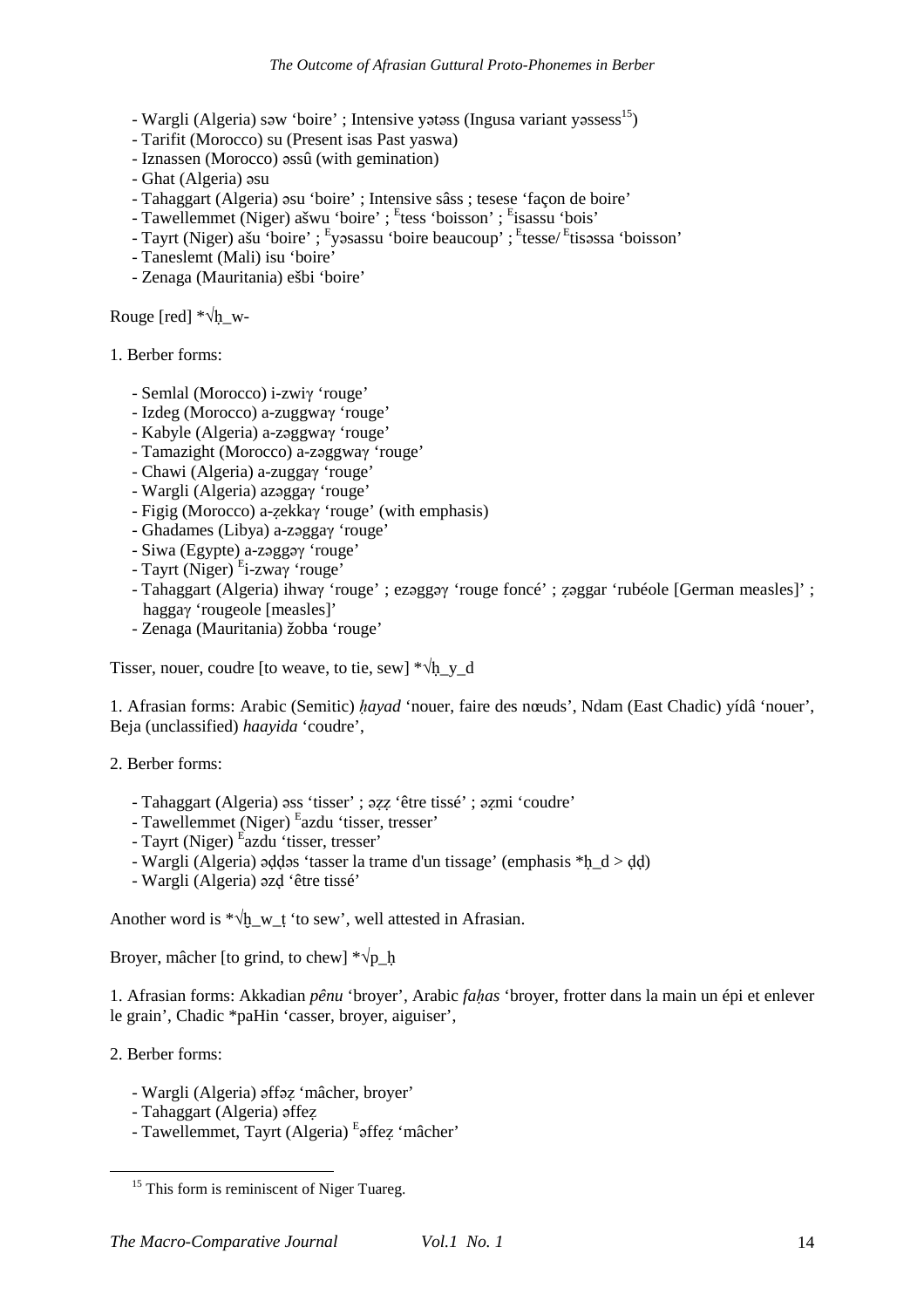- Tawellemmet, Tayrt (Algeria) <sup>E</sup>fazfaz 'broyer'
- Kabyle əffəẓ 'mâcher' (never means 'to grind')

Attraper [to catch, seize]  $*\sqrt{(ts)}$  h

1. Afrasian forms: Egyptian *spḥ* 'attraper avec un lasso', Hausa (West Chadic) *čáfè* 'attraper', Bidiya (East Chadic) *čaap* 'prendre',

2. Berber forms:

- Tahaggart (Algeria) abəẓ 'saisir dans la main'
- Tawellemmet (Niger) E<sub>pb</sub>əz 'attraper, saisir'
- Tayrt (Niger) <sup>E</sup>əbəz 'attraper, saisir'

Another root is  $*_{t_{2}^{n}} p$  'saisir [to seize]' with two different phonotactical emphatics:

- Wargli (Algeria) əttəf 'saisir, prendre'  $(*t*<sup>2</sup>$  p)
- Tahaggart (Algeria) əṭṭəf 'saisir, prendre'
- Kabyle (Algeria) əttəf 'tatonner'
- Chadic \*tab 'saisir'  $( $t_{\perp}^{\gamma}p$ )$

Fatigue [to get tired] \*t\_h *Cf*. Orel & Stolbova (1995:496).

- 1. Afrasian forms: Arabic *taˁib* 'être las, fatigué', Mubi \*táˀàbá 'se fatiguer',
- 2. Berber forms:
	- Kabyle (Algeria) s-ḍuḍeˁ 'être épuisé, à bout de force' (derivative without primitive verb)
	- Tahaggart (Algeria) ẓuḍəh/ədgeẓ 'fatiguer' ; əḍḍeh 'se fatiguer' ; ūḍūh 'fatigue'
	- Tawellemmet (Niger) <sup>E</sup>addaz 'se fatiguer'
	- Tayrt (Niger) <sup>E</sup>addaz 'se fatiguer<sup>, 16</sup>

The pharyngeal must have been originally voiceless, and Arabaic must have undergone a change.

*Example(s) with a voiceless velar fricative* 

Cinq [five]  $*\sqrt{h}$  m s

- 1. Afrasian forms: Semitic \*hamīs 'cinq'
- 2. Berber forms: (an ancient borrowing)
	- Tawellemmet (Niger) <sup>E</sup>sammos 'cinq' (with emphasis)
	- Tayrt (Niger) <sup>E</sup>səmmos 'cinq' (with emphasis)
	- Tahaggart (Algeria) səmmus 'cinq' (with emphasis)
	- Ghadames (Libya) səmməs
	- Tachelhit (Morocco) smmus
	- Wargli (Algeria) səmməs

 $\overline{a}$ 

- Zenaga (Mauritania) šammuš 'cinq'

A loanword old enough to have become palatalized.

<sup>&</sup>lt;sup>16</sup> *Cf*. Tayrt (Niger) əltəz 'se fatiguer' without emphasis.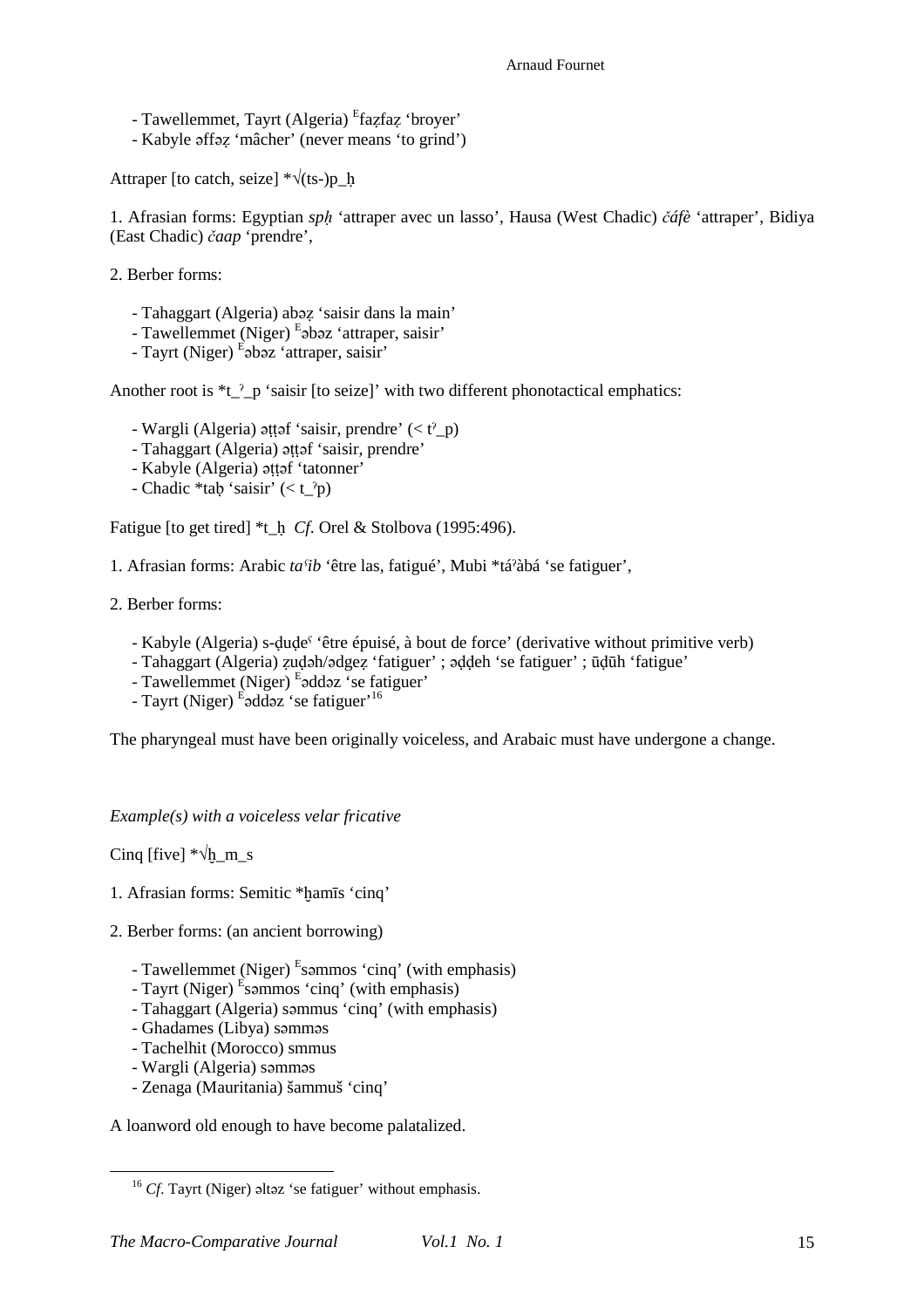*Examples with a voiced pharyngeal* 

Sein [nipple] \*√bu

1. Afrasian forms: Semitic ˁu(m)b 'sein' (prefixal \*ˁ), Somali (Omotic) ˁib 'sein' (prefix), Central Chadic  $*bu(bu)^{17}$  'sein', Est Chadic $*buwa$  'sein, lait'

2. Berber forms:

- Ghat (Algeria) a-bbui 'sein' (bare root)
- Kabyle (Algeria) bubbu (bare root), tabbušt, tibbušin 'sein' (< \*buˁ suffix)

Cousin par alliance [cousin-in-law] \*√baˁ *Cf*. Orel & Stolbova (1995:46).

1. Afrasian forms: Arabic (Semitic) *baˁl* 'époux, maître, mari ou femme [spouse]', Semitic \*baˁal 'se marier [to get married]', Saho, Afar (cushitic) *ballaa* 'beau-père [father-in-law]', Qwadza (Cushitic) *ayi-bala'o* 'cousin croisé [cousin]'

2. Berber forms:

- Tawellemmet (Niger) abobaz 'cousin croisé'
- Tahaggart (Algeria) bubeh 'être cousin germain'
- Tadaght (Mali) æbábaš 'cousin croisé'
- Ghat (Algeria) ababah 'cousin (autre que germain)'

The relationship with the following words is unclear:

- Nefusa (Libya) bušil 'garçon [son]' ; tebušilt 'fille [daughter]',
- Wargli (Algeria) tabẓa 'marmaille, enfant [child]'.

Chien  $[dog] * \sqrt{kw_h}$  n or  $*\sqrt{q}$  n *Cf*. Orel & Stolbova (1995:329).

1. Afrasian data: Yaaku (Cushitic) *kwehen*, Dime (Omotic) *keenu*, Diddesa (omotic) *kanu*, Migama (Chadic) *kânnyà*, Jegu (Chadic) *kany*, Dangla (Chadic) *kànyà*, Fyer (Chadic) *kwéeng*.

2. Berber forms:

- Iznasen (Morocco) aqzin 'chiot [puppy]' (irregular *z*)
- Kabyle (Algeria) a-qžun 'chien' (used as insult)
- Siwa (Egypte) a-garzun 'chien' (with infixal -r-)
- Tayrt (Niger) <sup>E</sup> a-γši, ta-γši-t 'lycaon, chien-loup'
- Tahaggart (Algeria): a-γsi 'loup [wolf]'
- Tawellemmet (Niger): E<sup>a</sup>-γəs, Esi-γəs-t<sup>18</sup> 'lycaon, chien-loup'

Berber supposes  $q_i$  n with a voiced pharyngeal but Orel & Stolbova (1995:329) reconstructs a voiceless pharyngeal \*kw\_ḥ\_n. Other forms with a pharyngeal are probably from Arabic *qaˁib* 'howling wolf' <  $q\bar{a}^{\gamma}$  'to howl':

- Tamaziγt (Morocco) ikeˁb 'renard [fox]'
- Tarifit (Morocco) akˁab 'renard'
- Beni Snus (Morocco) ašˁab 'renard'
- Figig (Morocco) ikˁeb 'renard'

 $17/b$ / supposes phonotaxis with  $*$ <sup>s</sup> or  $*$ ?.

 $18$  Initial  $\#$ ši-  $\lt \{*t$ i-.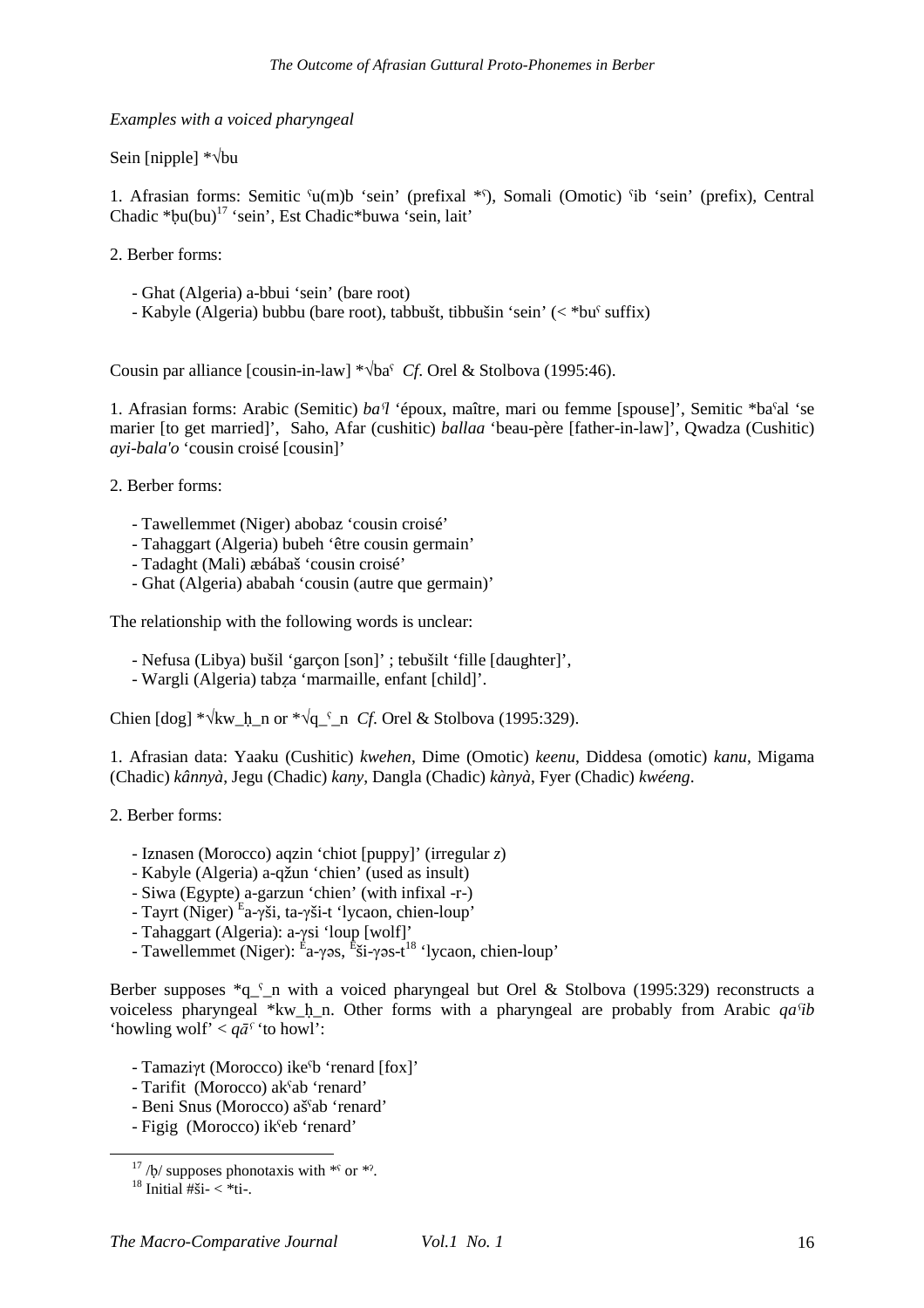- Mẓab (Algeria) ičˁeb 'renard'
- Beni Menacer (Algeria) ikˁab 'renard'
- Metmata (Algeria) ikˁab 'renard'
- Tachelhit (Morocco) abaˁkka, abaˁkku 'renard'

Griffe, ongle [claw, nail] \*√laˁ *Cf*. Orel & Stolbova (1995:362).

1. Afrasian forms: Banana (Chadic) lilifa 'ongle', Beja (unclassified) ne'aff 'griffe' (with suffixal -p-), Saho (Cushitic) lifi<sup>s</sup> 'griffe, ongle' (with infixal -p-)

2. Berber forms:

- Tawellemmet (Niger) <sup>E</sup>eləz 'griffe (de lion ou de rapace)' (with no -p-)
- Tayrt (Niger) <sup>E</sup>elaz 'griffe (de lion ou de rapace)' (with no -p-)

Entendre [to hear]  $*\sqrt{ma}$ <sup>s</sup>

1. Afrasian forms: Arabci (Semitic) samaˁ 'entendre', Hebrew (Semitic) sâmeˁ 'entendre',

2. Berber forms:

- Kabyle (Algeria) s-muz-get 'écouter attentivement'
- Kabyle (Algeria) ameẓẓuγ 'oreille [ear]' (< m\_ˁ\_s\_q)
- Wargli (Algeria) taməžžit 'oreille [ear]' ; məẓyuf 'mal d'oreille [ear ache]'
- Tahaggart (Algeria) taməẓẓuk 'oreille [ear]' ; imẓaγ 'sourd [deaf]'
- Tawellemmet (Niger) Etamməzzuk 'oreille [ear]'
- Tayrt (Niger) <sup>E</sup>mazag 'sourd [deaf]'
- Zenaga (Mauritania) tamazgud 'oreille [ear]'

Lion, chat [lion, cat] \*m\_ˁ *Cf*. Orel & Stolbova (1995:391).

1. Afrasian forms: Egyptian *my*, *m3* 'lion', Coptic *moui* 'lion', Somrai, Tokoro, Tumak, Ndam (East Chadic) \*mui 'lion'

2. Berber forms:

- Tahaggart (Algeria) mušš 'chat'
- Kabyle (Algeria) amšiš/muš 'chat'
- Wargli (Algeria) mušš 'chat'

Orteil, doigt [toe, finger] \*√naˁ

1. Afrasian forms: Arabic (Semitic) *naˁl* 'sabot (du cheval) [horse hoof]', Khamta (Cushitic) *naan* 'main [hand]', Qwara (Cushitic) *naan* 'main, doigt', Egyptian *ˁn.t* 'ongle' (with metathesis)

2. Berber forms: (probably a wanderwort)

- Kabyle (Algeria) tinsa (pluriel) 'sabot des bovidés [hoof of cattle]' (irregular)
- Wargli (Algeria) tinsi 'pied et bas de la patte des quadrupèdes domestiques [paw of cattle]'
- Tahaggart (Algeria) tinse 'orteil'
- Tawellemmet (Niger) šinše 'orteil'
- Tayrt (Niger) tyanše 'orteil'

Le mot kabyle sans chuintante est probablement un emprunt à un autre dialecte Berber.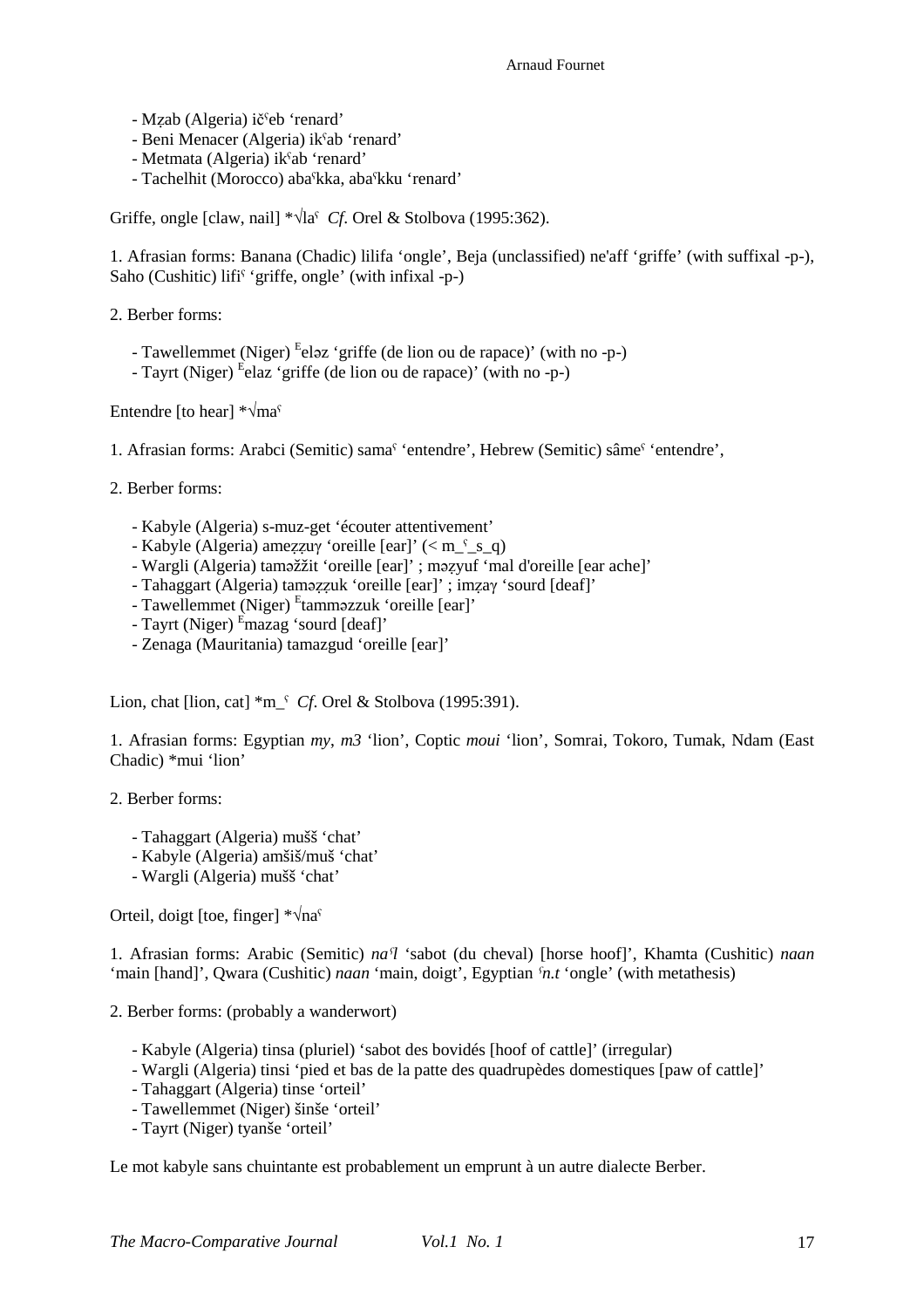- Kabyle (Algeria) tifenzett 'sabot (caprins, ovins, bovins) [hoof (goat, sheep, cattle)]' (irregular)
- Tachelhit (Morocco) afnzu 'sabot ; pied ; ongle' (irregular)
- Tamaziγt ifenzi 'pointe du pied (ensemble des orteils)' (irregular)
- Ntifa (Morocco) ifenzi 'sabot des ovins [sheep hoof]'
- Taçawit (Algeria) tifenzet 'corne du pied' (irregular)
- Beni Snus (Morocco) tifenzit 'sabot des ruminants [cattle hoof]' (irregular)
- Mẓab (Algeria) tifenzit 'sabot des ruminants ; ongle de caprins'
- Wargli (Algeria) tafənzit 'sabot, ongle de capridés, d'ovin, de bovin ; sole de chameau'

Many forms are irregular and this indicates a wanderwort.

Porter sur le dos [to carry on the back]  $*<sup>s</sup>$  b and (reduplicated) bubbeb

## 1. Berber forms:

- Tahaggart (Algeria) bubbu 'porter sur le dos'
- Tadaght (Mali) bubbu 'porter sur le dos'
- Taneslemt (Mali) bubbeh 'porter sur le dos'
- Tawellemmet (Algeria) babbu 'porter sur le dos'
- Zenaga (Mauritania) ežbemi 'porter sur le dos'
- Taçawit (Algeria) ˁebba 'porter sur le dos' (without palatalisation)
- Kabyle (Algeria) bibb 'porter sur le dos'
- Tamaziγt (Morocco) bubba/babb 'porter sur le dos'
- Figig (Morocco) ppab 'porter sur le dos'
- Chenoua (Algeria) abba 'porter sur le dos'
- Metmata (Algeria) bba 'porter un enfant sur le dos'

Possibly related:

- Siwa (Egypt) obb/ubb 'amener [to bring]'
- Ghadamès (Libya) abb (intensif ttababb) 'transporter, porter [to transport, carry]'
- Wargli (Algeria) əbbi 'prendre, emporter [to take away]'

Agneau [lamb] \*√ˁamar

- 1. Afrasian forms: Arabic (Semitic) yaˁmūr 'chevreau, petit agneau', Arabic (Semitic) ˁumrūs 'agneau'
- 2. Berber forms: (probably a wanderwort)
	- Tamazight (Morocco) izimer 'agneau'
	- Kabyle (Algeria) izamaren 'agneau'
	- Taçawit (Algeria) izmər 'agneau'
	- Beni Snus (Morocco) izmər 'agneau'
	- Tawellemmet (Niger) ažemar 'agneau'
	- Tayrt (Niger) əžemər 'agneau'
	- Zenaga (Mauritania) ežimər 'agneau'

Phonetic correspondences are not regular. Several wanderworts are attested: *Cf*. Arabic *ḥamal*, *ḥamak* 'agneau [lamb]', *Cf*. \*ˀimmar 'agneau [lamb]'. The word 'bélier [ram]' may be another one:

- Kabyle (Algeria) izimer 'bélier [ram]'
- Semlal (Morocco) izimər 'bélier'
- Ghadames (Libya) aẓumar 'bélier' (with emphasis)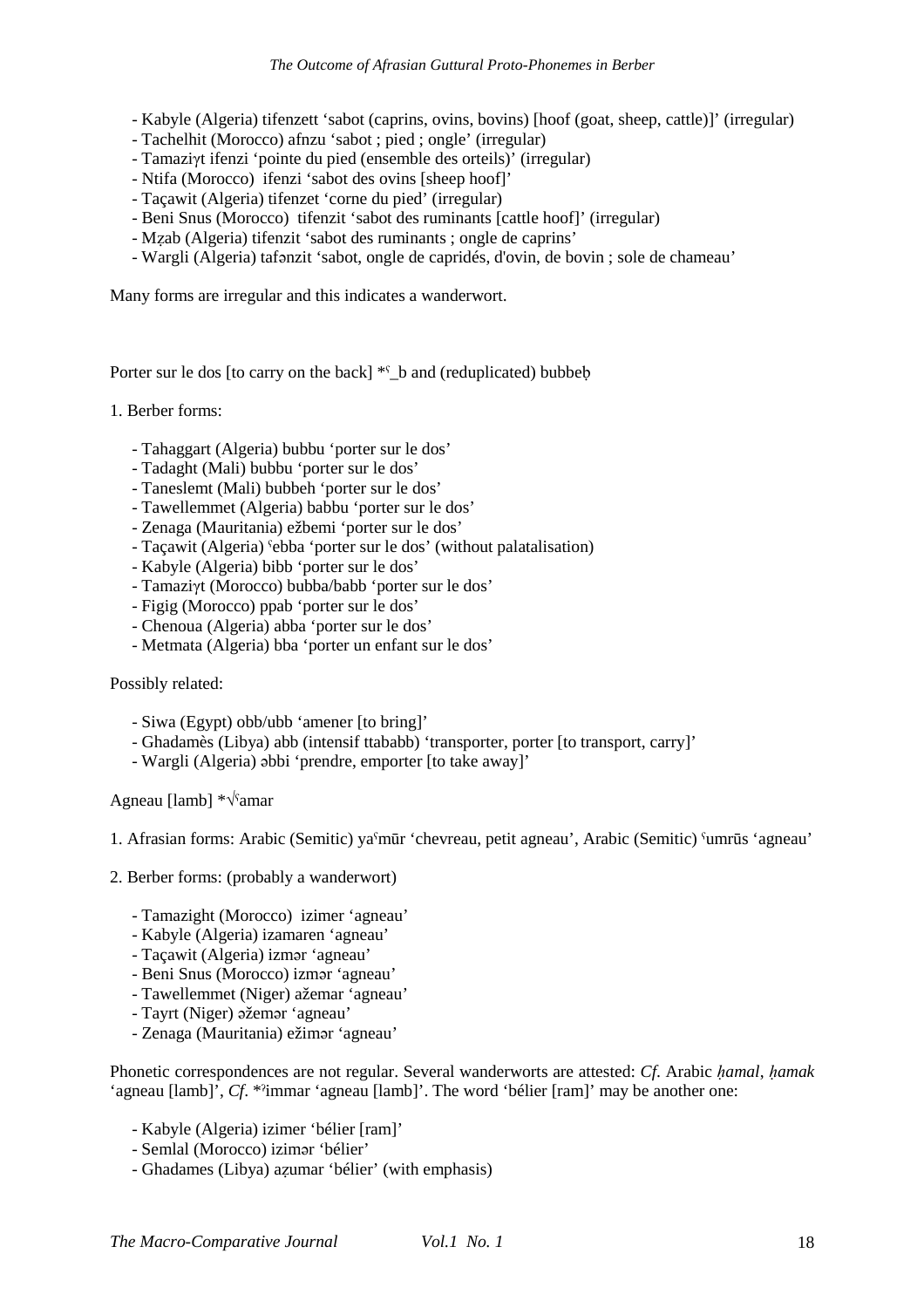- Izayan izmər 'bélier'
- Siwa (Egypt) zmər 'bélier'
- Tadaght (Mali) ežémər 'jeune bélier (sevré)'

Tomber [to fall] \*√paˁ *Cf*. Orel & Stolbova (1995:414).

1. Afrasian forms: Hausa (West Chadic) paaɗi 'tomber' (< \*paˁ-t- ?)

- 2. Berber forms:
	- Tawellemmet (Niger) bazbaz 'tomber'
	- Tayrt (Niger) bazbaz 'tomber'
	- Tahaggart (Algeria) bərəzzət 'tomber lourdement' (increment -r-)

Ane [donkey] \*aˁayṭ *Cf*. Orel & Stolbova (1995:243).

- 1. Afrasian forms: Arabic (Semitic) *ˁayr* 'âne'
- 2. Berber forms:
	- Ghadames (Libya) aẓêḍ 'âne'
	- Augila (Libya) aziṭ, aẓiṭ 'âne'
	- Tahaggart (Algeria) əyhəḍ 'âne' (and ahûlil 'âne sauvage [wild donkey]')
	- Tawellemmet (Niger) <sup>E</sup>ažad 'âne'
	- Ghat (Libya) ižžiḍ 'âne'
	- Kabyle (Algeria) ižžeḍ 'ânon'
	- Nefusa (Libya) aẓiaṭ 'âne'
	- Siwa (Egypt) iẓîṭ 'âne'

*Cf*. Wargli (Algeria) ța<sup>c</sup>ța<sup>c</sup> 'âne (langage enfantin)'

Guérir [to recover]  $*\sqrt{y_y(k)}$ 

1. Berber forms:

- Ghadames (Libya) əzīk 'guérir'
- Augila (Libya) zik 'guérir'
- Tahaggart (Algeria) əzzi 'guérir' ; zuzi 'guérir qn'
- Tawellemmet (Niger) əzzəy 'être guéri'
- Tayrt (Niger) əžžəy 'être guéri'
- Tadaght (Mali) z-zy 'guérir'
- Ghat (Libya) ežži 'guérir'
- Kabyle (Algeria) žži 'être guéri'
- Tachelhit (Morocco) žži 'être guéri'
- Tamaziγt (Morocco) žžey 'être guéri'
- Senhaja (Morocco) ži 'guérir'
- Figig (Morocco) žžey 'guérir'
- Zenaga (Mauritania) ežžig 'être guéri'

Oncle, griffe, sabot [nail, claw, hoof]\*<sup>c</sup>\_k\_b

1. Afrasian forms: West Chadic \*kaway 'ongle'  $\lt^*$  k b (with phonotaxis)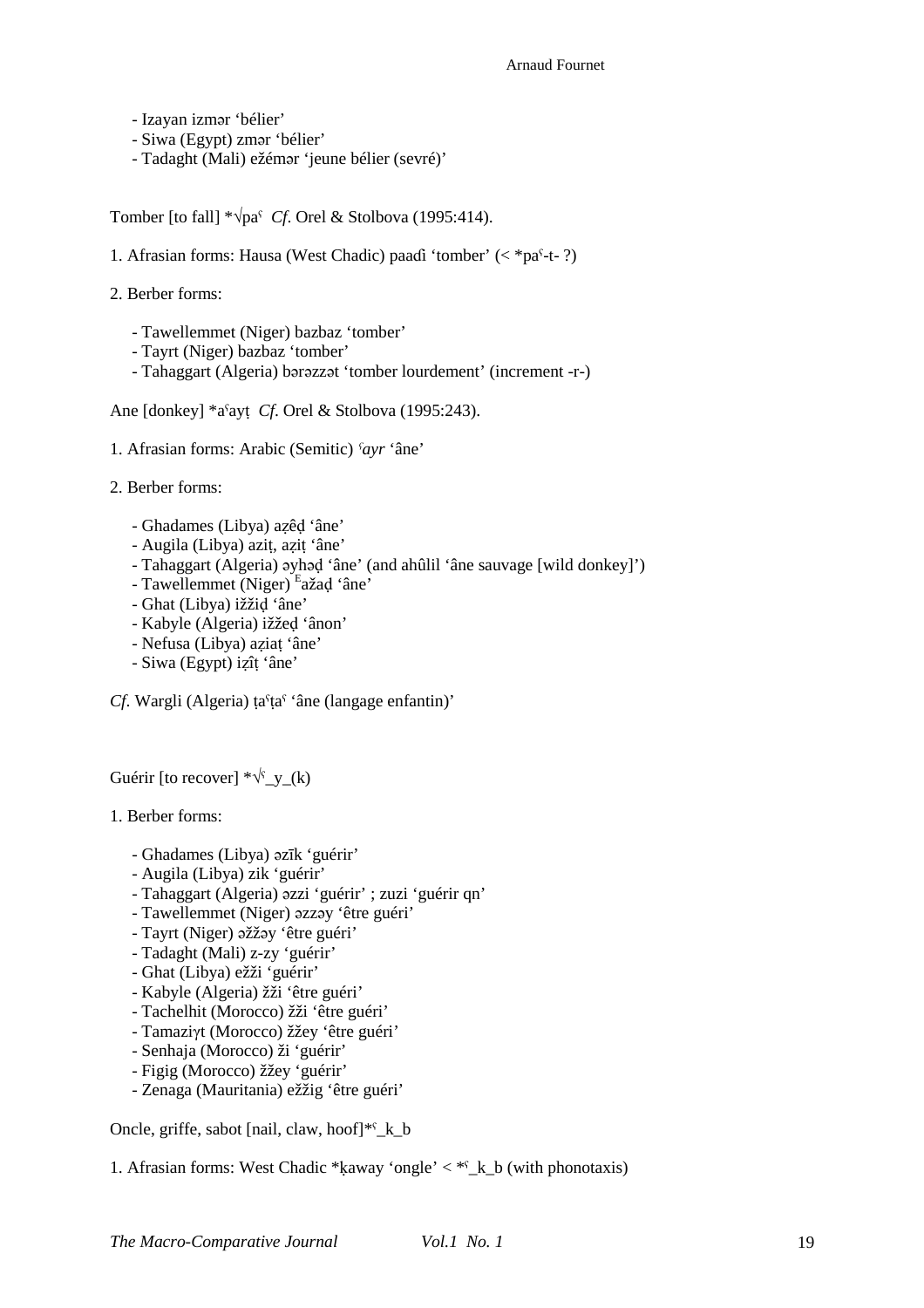# 2. Berber forms:

- Tahaggart (Algeria) iskər 'ongle, sabot' < \*ˁ\_k\_r
- Kabyle (Algeria) ašekkaben 'bas de la patte'  $\lt^*$ k b
- Tachelhit (Morocco) ifnškr / afnškud 'sabot des bovidés'  $\lt^*$ k\_r
- Tachelhit (Morocco) a-baškar 'griffe d'un lion, d'un fauve' (increment b-)
- Tachelhit (Morocco) tafškrt 'griffe, orteil, sabot de mouton' (increment p-)
- Kabyle (Algeria) iššər 'griffe, ongle' (irregular loss of \*k)
- Wargli (Algeria) aššar 'ongle, sabot d'animal, serre'

This word is more regular than \*na<sup>§</sup> 'orteil, sabot [nail, hoof]'.

Casser [to break] \*√r\_ˁ *Cf*. Orel & Stolbova (1995:449).

1. Afrasian forms: PA \*r<sup>{</sup> 'casser', Hebrew \*r<sup>{ {'}</sup> 'casser', Munjuk (Central Chadic) *riwi* 'casser'

2. Berber forms with suffix \*-s-:

- Wargli (Algeria) ərrəz 'être cassé [to be broken]'  $\lt r$  <sup>s</sup>s with phonotaxis
- Tahaggart (Algeria) ərẓ
- Kabyle (Algeria) əṛṛəẓ 'être cassé [to be broken]'

Kabyle  $*z$  cannot be from  $*$ <sup> $\epsilon$ </sup> directly.

Poil [hair]  $*_{S}$   $\zeta$  r

1. Afrasian forms: Semitic \*šaˁr 'poil, cheveux', Dizi (omotic) saaru 'poil'

2. Berber forms:

- Semlal (Morocco) a-zzär 'poil'
- Seghrouchen (Morocco) a-zzar 'poil'
- Izdeg (Morocco) a-zzar 'poil'
- Tahaggart (Algeria) azzər<sup>19</sup> 'poil (d'un animal mort)'

The initial geminate is from  $s_2 \gtrsim -zz$ .

Manger [to eat] \*√taˁ *Cf*. Orel & Stolbova (1995:493).

1. Afrasian forms: Semitic \*taˁam 'goûter [to taste]', Hausa (West Chadic) *či* 'manger', Banana (Central Chadic) *tamu* 'manger', Bidiya (East Chadic) *taa* 'manger'

2. Berber forms:

- Tayrt (Niger) əttyu ~ <sup>E</sup>itattu 'manger' ; <sup>E</sup>tette 'nourriture'
- Tawellemmet (Niger) atšu ~ <sup>E</sup>itattu 'manger'
- Tahaggart (Algeria) əkš<sup>20</sup> 'manger, ronger' ; intensif tâtt

<sup>&</sup>lt;sup>19</sup> *Cf. imzad* 'poil' if  $z <$  \*s<sup>*s*</sup></sup> through phonotaxis.

<sup>&</sup>lt;sup>20</sup> This can be accepted only if -ts- > -kš-. This word is possibly a loanword: *Cf*. Chadic \*k\_d 'tooth'.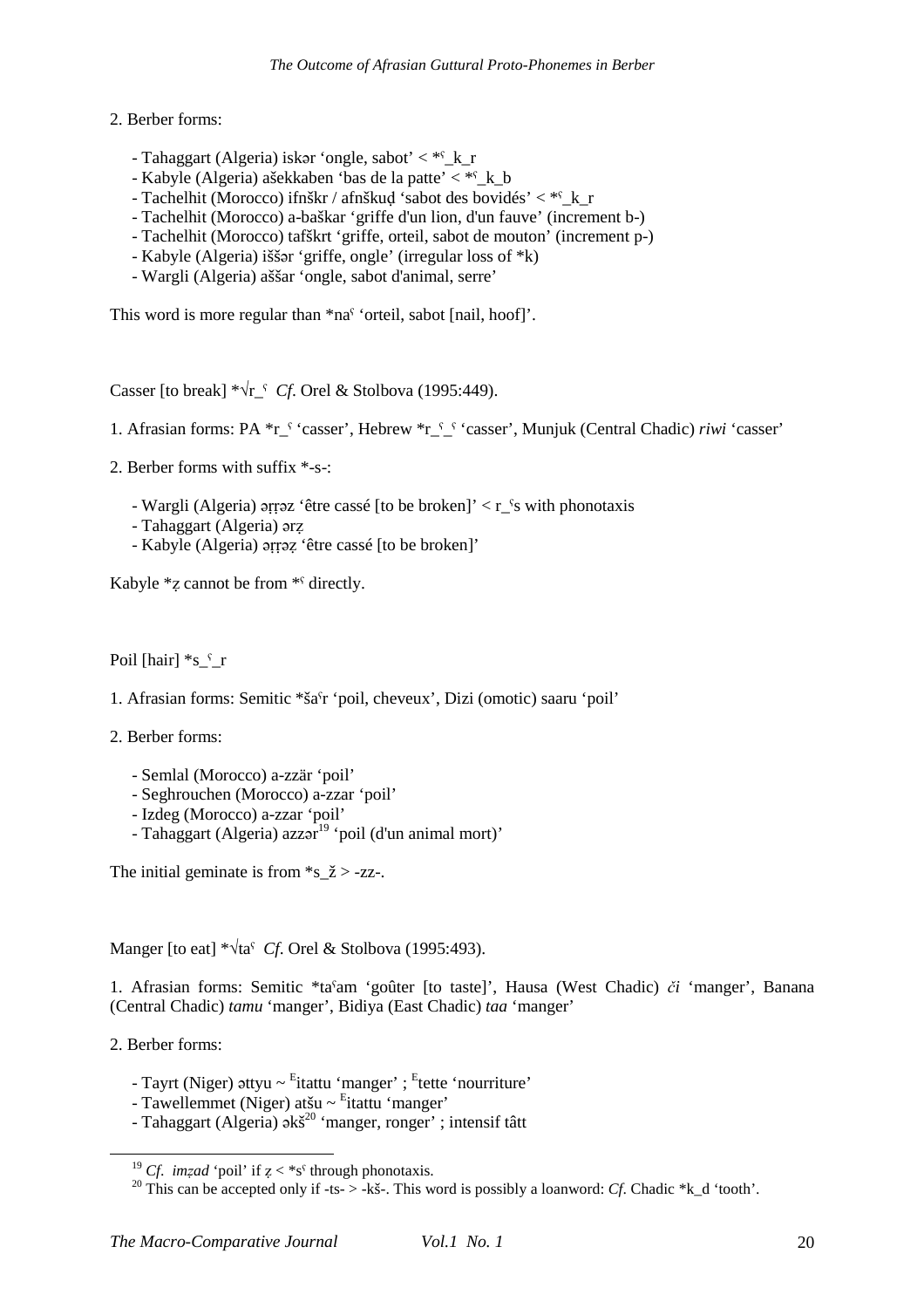- Taneslemt (Mali) tətt 'manger souvent'
- Zenaga okši 'dent'<sup>21</sup> ; iča 'manger' ; teḍiḍi 'nourriture'
- Tamaziγt (Morocco) ətš ~ itett 'manger'
- Tarifit (Morocco) tətt 'manger souvent' ; présent itət ; passé yašša
- Iznassen (Morocco) tətt 'manger souvent'
- Mẓab (Algeria) intensif tətt
- Wargli (Algeria) əšš 'manger' ; intensif tətt
- Snus (Algeria) tətt 'manger souvent'
- Kabyle (Algeria) čč-iγ 'j'ai mangé' ; ye-čč-at 'il l'a mangé' ; iteṭṭ 'manger souvent'
- Ghadames (Libya) ičč 'il mangea' ; tett 'manger souvent' ; sešš 'faire manger'

# *Examples with a voiced laryngeal*

Jour [daylight] \*har/hal *Cf*. Orel & Stolbova (1995:262).

1. Afrasian forms: Egyptian *hrw* 'jour', Buduma (Central Chadic) *yirow* 'jour', Bidiya (East Chadic) *ira* 'jour'

2. Berber forms:

- Kabyle (Algeria) azal 'clarté du jour, pleine chaleur'
- Tawellemmet (Niger) azəl 'jour'
- Tayrt (Niger) azəl 'jour'
- Tahaggart (Algeria) ahəl 'jour'

Vent [wind] \*√\*haw *Cf*. Orel & Stolbova (1995:260).

1. Afrasian forms: Arabic (Semitic) *hāwiya* 'air', Bachama (Central Chadic) *hawey* 'vent', Mwulyen (Central Chadic) *howo* 'vent',

2. Berber forms:

- Tamazight azwu 'vent'

- Zenaga ažəwun 'vent'

Grand, gros [large, big] \*√h\_b\_r *Cf*. Orel & Stolbova (1995:231).

1. Afrasian forms: Arabic (Semitic) *habir* 'très charnu (chameau)', Arabic (Semitic) *hibriğ* 'grand et corpulent (homme)', Arabic (Semitic) hibil 'grand de taille ; lourd', Hausa (West Chadic) *bálò-bálò* 'grand (se dit d'un fruit)', Mofu (Central Chadic) *babəl* 'devenir grand, épais', Ndam (East Chadic) *bəl* 'grand'

2. Berber forms:

- Kabyle (Algeria) uzur (Past zūr) 'gros, épais'
- Taçawit (Algeria) zzur 'être gros'
- Chenoua (Algeria) azwar 'gros'
- Mẓab (Algeria) zziwər 'être gros'
- Wargli (Algeria) žžiwər 'être épais, gros'
- Tamazight, Tachelhit (Morocco) zur 'épais'
- Iznassen zwər 'être gros'
- Snus uzzur 'être gros'

<sup>&</sup>lt;sup>21</sup> Same problem as in Tahaggart. *Cf.* Chadic  $*k$  d 'tooth'.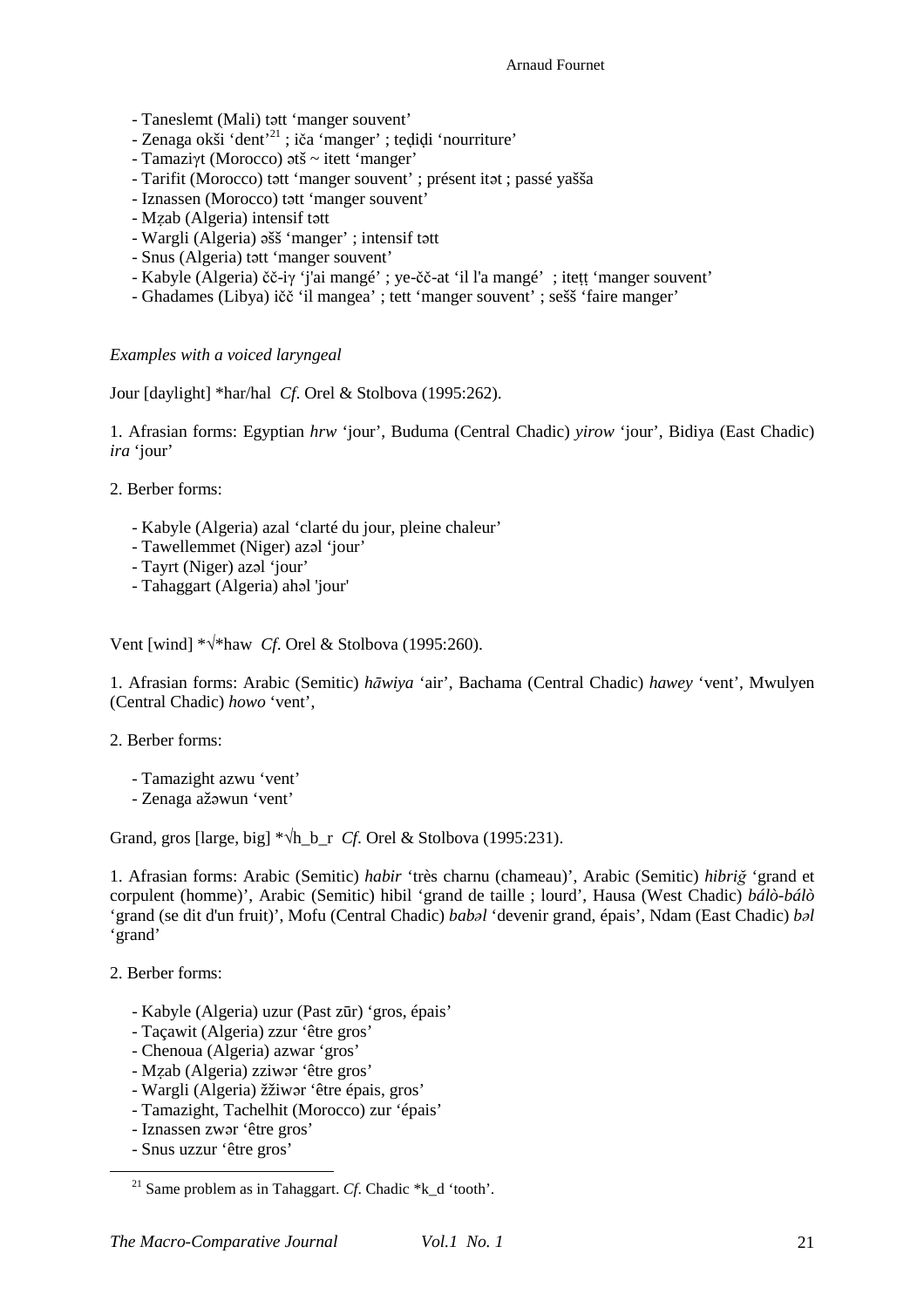- Figig zwər 'être gros'
- Tarifit (Morocco) uzzur 'devenir épais'
- Ghadames (Libya) zwər (Past zuwwər) 'gros, épais'
- Siwa (Egypt) a-zwâr 'grand' ; zwər 'être gros'
- Augila (Libya) zuwer 'gros'
- Ghat (Libya) zwer 'gros'
- Tahaggart (Algeria) huher 'gros'
- Tawellemmet (Niger) izwar 'grand'
- Tayrt (Niger) izwar 'grand'
- Tadaght (Mali) šuhar 'gros'
- Zenaga zow(w)ər 'gros' (with z instead of expected ž)

Sexe [Genitalia of child, man or woman] \*b\_h (and \*b\_ts) *Cf*. Orel & Stolbova (1995:78-79).

1. Afrasian forms: Egyptian *bh* 'pénis', Copte ϐαϦ, ϤαϦ 'pénis' (with <?> in Crum), Arabic *būh* 'organes de la génération' (chez les deux sexes),

2. Berber forms:

- Siwa (Egypt) bašša 'vagin'
- Nefusa (Lybia) a-beššaš 'pénis (enfant)'
- Tachelhit (Morocco) i-bešši 'vagin, vulve'
- Figig abšiš 'pénis'
- Tamazight (Morocco) abšiš 'vagin' (Variant *afšiš*)
- Tarifit (Morocco) abeššun ; a-bəččun 'vagin'
- Iznassen (Morocco) a-bəččun 'vagin'
- Chenoua (Algeria) habebbušt 'pénis'
- Semlal (Morocco) bəssi 'vagin'
- Beni Snus (Morocco) abešlul 'verge' ; a-bəččun 'vagin'
- Kabyle (Algeria) a-bbuš 'pénis'
- Wargli (Algeria) id bibbi 'bite' (vulgar word)
- Wargli (Algeria) tabəssult 'parties génitales (d'un homme)'
- Taçawit (Algeria) ta-bešnunt 'pénis'
- Ntifa a-beššiš 'vagin, vulve'<sup>22</sup>

Two different roots are possibly represented in Berber: \*b\_h '(male)' and \*b\_ts '(female)' with many interferences.

<sup>&</sup>lt;sup>22</sup> Another form  $a$ -bəssi 'vagina' may be from  $*$ b ts.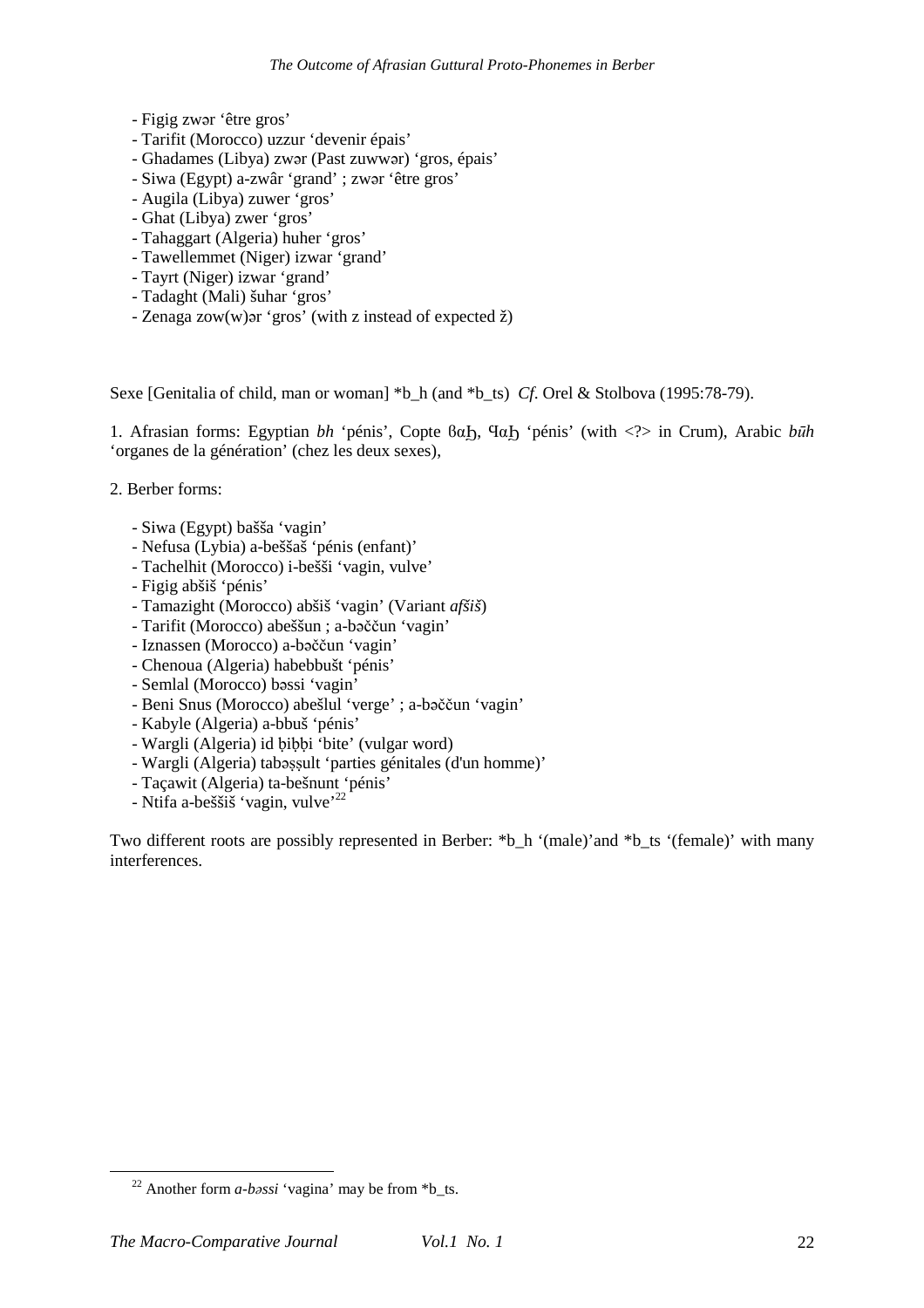# *References*

*Cf*. http://www.swarthmore.edu/SoPAci/jaldere1/bbiblio2\_june01.txt

# AIKHENVALD, A.Y.

| 1988.                 | A structural and typological classification of Berber Languages // Progressive<br>tradition in African and Oriental Studies Special Issue. n°21. p.37-43. Berlin:<br>Akademie Verlag.                             |  |  |  |  |  |
|-----------------------|-------------------------------------------------------------------------------------------------------------------------------------------------------------------------------------------------------------------|--|--|--|--|--|
| ALLATI, A.            |                                                                                                                                                                                                                   |  |  |  |  |  |
| 1986.                 | Phonétique et phonologie d'un parler amazigh du Nord-Est marocain (parler des<br>Ait Said). Thèse de IIIe cycle. Université de Provence. Aix-Marseille.                                                           |  |  |  |  |  |
| ALOJALI, Ghoubeïd     |                                                                                                                                                                                                                   |  |  |  |  |  |
| 1980.                 | Lexique Touareg-Français. Copenhague: Akademisk Forlag.                                                                                                                                                           |  |  |  |  |  |
| AMEUR, M.             |                                                                                                                                                                                                                   |  |  |  |  |  |
| 1990                  | A propos de la classification des dialectes berbères // Études et Documents<br>Berbères. 7.                                                                                                                       |  |  |  |  |  |
| APPLEGATE, Joseph R.  |                                                                                                                                                                                                                   |  |  |  |  |  |
| 1970                  | The Berber Languages // Thomas A. Sebeok (ed.). Current Trends in Linguistics.<br>vol. 6. Linguistics in South-West Asia and North Africa. The Hague: Mouton.                                                     |  |  |  |  |  |
| BASSET, André         |                                                                                                                                                                                                                   |  |  |  |  |  |
| 1929                  | La langue berbère. Morphologie. Le verbe - Etude de thèmes. Paris.                                                                                                                                                |  |  |  |  |  |
| 1952 (1969)           | La langue berbère. Oxford University Press.                                                                                                                                                                       |  |  |  |  |  |
| 1957                  | Articles de dialectologie berbère. Paris: Klincksieck.                                                                                                                                                            |  |  |  |  |  |
| 1961                  | Textes berbères de l'Aurès (Parler des Ait Frah). Paris.                                                                                                                                                          |  |  |  |  |  |
| <b>BEGUINOT, F</b>    |                                                                                                                                                                                                                   |  |  |  |  |  |
| 1931                  | Il Berbero Nefûsi di Fassâto (Grammatica, testi raccolti dalla viva voce,<br>vocabularietti). Roma.                                                                                                               |  |  |  |  |  |
| BLAŽEK, Václav        |                                                                                                                                                                                                                   |  |  |  |  |  |
| 2004                  | Some basic Berber verbs in Afroasiatic context // NAIT-ZERRAD, Kamal,<br>VOSSEN Rainer & IBRISZIMOW Dymitr (ed.). 2004. Nouvelles études berbères.<br>Le verbe et autres articles. Köln: Rüdiger Köppe. pp.15-28. |  |  |  |  |  |
| <b>BOHAS, Georges</b> |                                                                                                                                                                                                                   |  |  |  |  |  |
| 1997                  | Matrices. Etymons. Racines. Leuven: Peeters.                                                                                                                                                                      |  |  |  |  |  |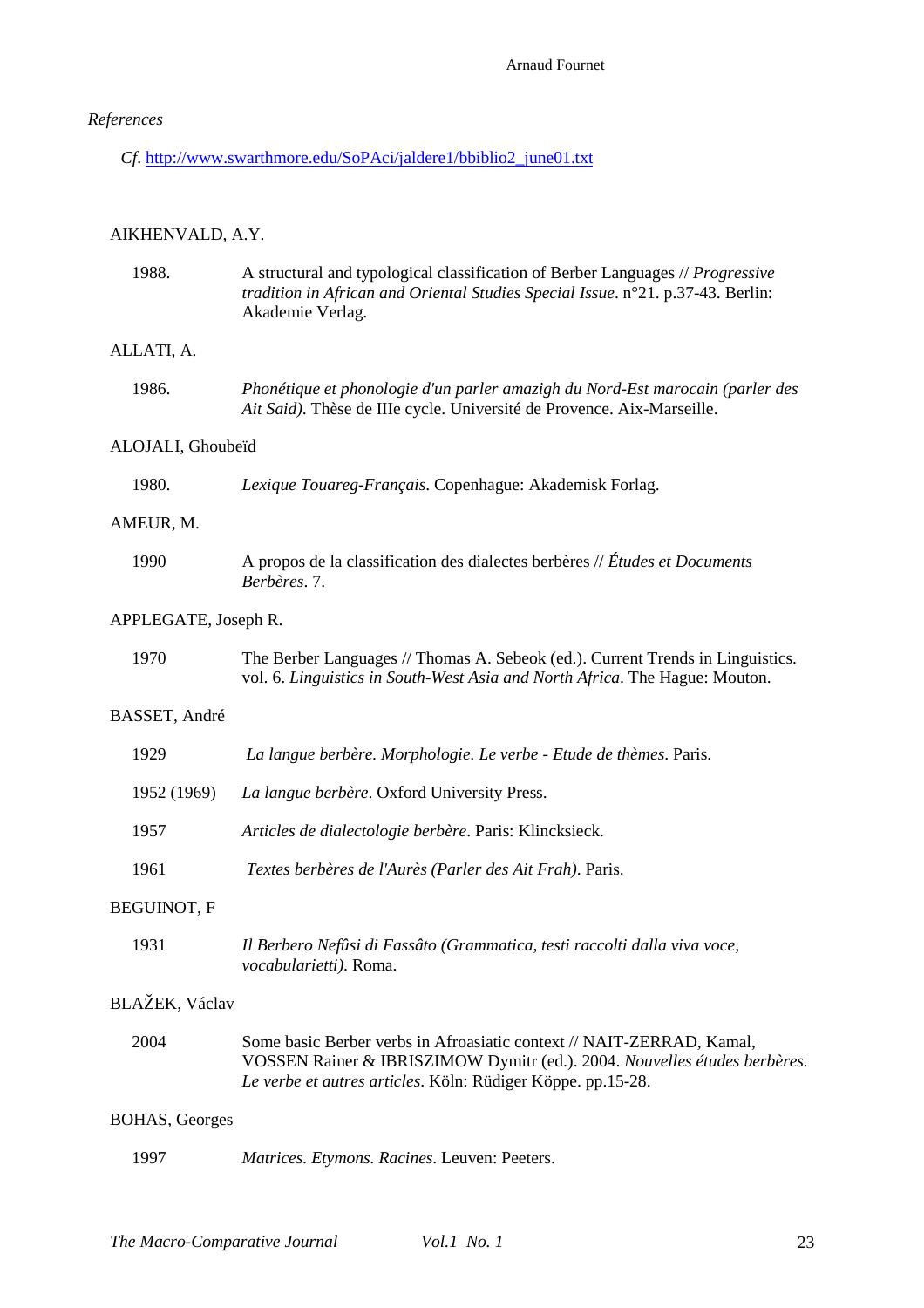# BOMHARD, Allan

| 2008 | Reconstructing Proto-Nostratic. Comparative Phonology. Morphology. And |
|------|------------------------------------------------------------------------|
|      | <i>Vocabulary.</i> 2. Vol. Leiden: Brill.                              |

# BOUDOT-LAMOTTE, A.

| 1964 | Notes ethnographiques et linguistiques sur le parler berbère de Timimum // Journal |
|------|------------------------------------------------------------------------------------|
|      | <i>Asiatique t. 252. p.487-558.</i>                                                |

# BOULIFA, S. A.

| 1913     | Lexique kabyle-français. Alger.                                                                       |
|----------|-------------------------------------------------------------------------------------------------------|
| CADI. K. |                                                                                                       |
| 1982     | Le berbère, langue ou dialecte ? // Actes de la première rencontre de l'Université<br>d'été d'Agadir. |

## CHAKER, Salem

| 1984                | Textes en linguistique berbère (introduction au domaine berbère). Paris: CNRS.                                                                       |  |  |  |  |  |
|---------------------|------------------------------------------------------------------------------------------------------------------------------------------------------|--|--|--|--|--|
| 1986                | Ahaggar (linguistique) // Encyclopédie berbère, III. pp. 303-304.                                                                                    |  |  |  |  |  |
| 1989/1990           | Berbères Aujourd'hui. Paris. L'harmattan : Imazighen Ass-a. Alger: Bouchène.                                                                         |  |  |  |  |  |
| 1991                | Une décennie d'études berbères (1980-1990). Bibliographie critique. Alger:<br>Bouchène.                                                              |  |  |  |  |  |
| 1992                | Unité et diversité de la langue berbère. Unité et diversité de tamaziyt. (Colloque<br>international. Ghardaïa. 20-21 avril 1991). Tizi-Ouzou: FNACA. |  |  |  |  |  |
| 1995                | Linguistique berbère : Études de syntaxe et de diachronie. Paris: Peeters.                                                                           |  |  |  |  |  |
|                     | CHAKER, Salem; ZABORSKI, Andrzej (éds.)                                                                                                              |  |  |  |  |  |
| 2000                | Études berbères et chamito-sémitiques. Mélanges offerts à Karl-G. Prasse. Paris-<br>Louvain: Peeters.                                                |  |  |  |  |  |
| COHEN, David        |                                                                                                                                                      |  |  |  |  |  |
| 1968                | Langues chamito-sémitiques // Martinet André (ed.). Le langage. Paris: La Pléiade.<br>p.1288-1330.                                                   |  |  |  |  |  |
| CORTADE, Jean-Marie |                                                                                                                                                      |  |  |  |  |  |

# C<sub>O</sub>

| 1969 |  | Essai de grammaire touareg. Alger: Institut de recherches sahariennes. |
|------|--|------------------------------------------------------------------------|
|------|--|------------------------------------------------------------------------|

# DALLET, J.M.

| 1982 |  | Dictionnaire kabyle-français (parler des Ait-Mangellat. Algérie). Paris. |
|------|--|--------------------------------------------------------------------------|
|------|--|--------------------------------------------------------------------------|

## DELHEURE, J.

1984 *Ağraw n yiwalen tumẓabt t-tfransist - Dictionnaire mozabite-français*. Paris.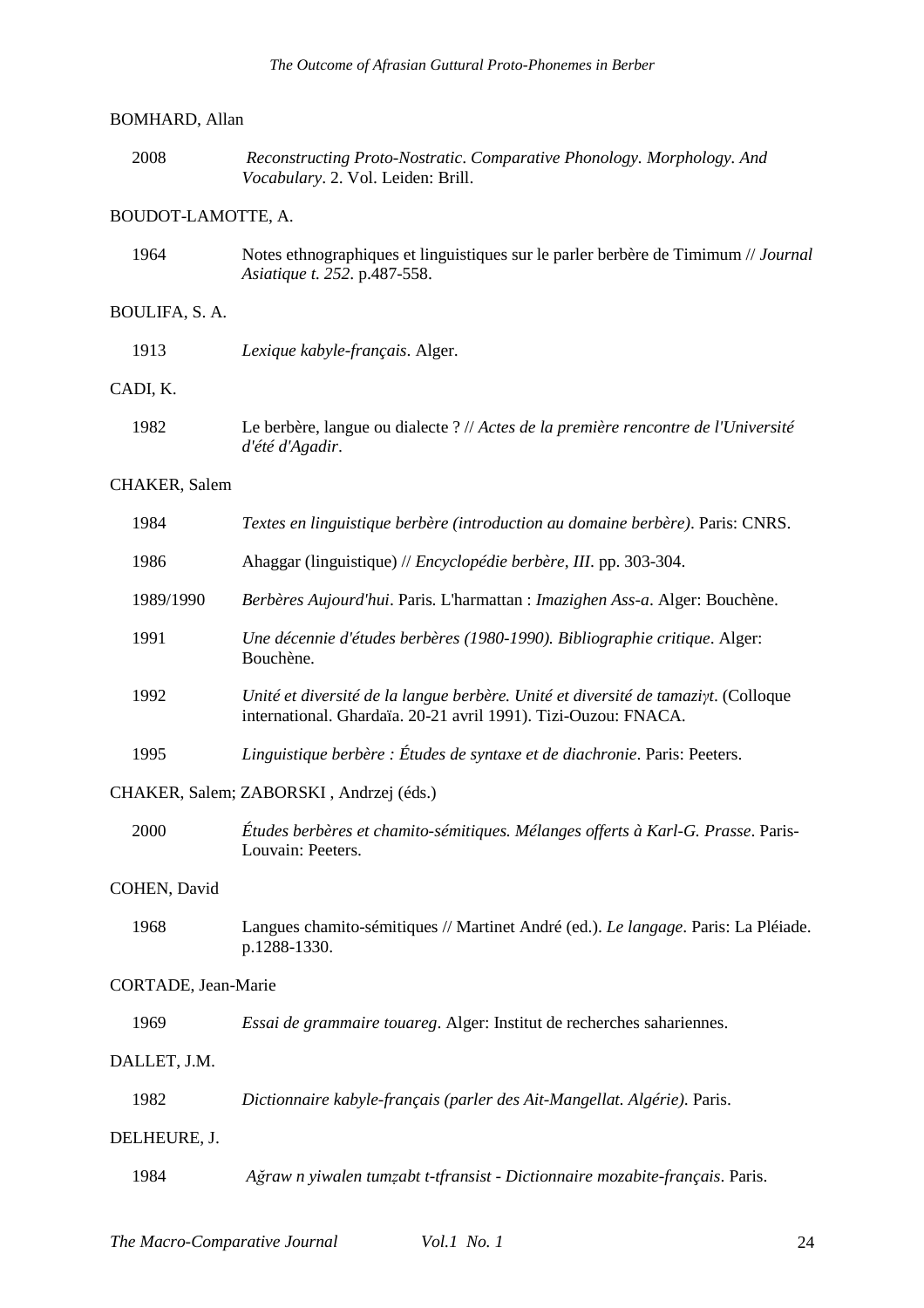# Arnaud Fournet

| 1987                      | Agerraw n iwalen teggargrent tarumit - Dictionnaire ouargli-français. Paris.                                                                                |  |  |  |  |  |
|---------------------------|-------------------------------------------------------------------------------------------------------------------------------------------------------------|--|--|--|--|--|
| DESTAING, E.              |                                                                                                                                                             |  |  |  |  |  |
| 1914                      | Dictionnaire français-berbère (dialecte des Beni Snous). Paris.                                                                                             |  |  |  |  |  |
| 1920                      | Etude sur le Tachelhit de Sous. Paris.                                                                                                                      |  |  |  |  |  |
| DROUIN, J.; ROTH. A (éd.) |                                                                                                                                                             |  |  |  |  |  |
| 1993                      | A la croisée des études libyco-berbères (mélanges offerts à Paulette Galand-Pernet<br>et Lionel Galand. Paris.                                              |  |  |  |  |  |
| EHRET, Christopher        |                                                                                                                                                             |  |  |  |  |  |
| 1995                      | Reconstructing Proto-Afroasiatic. Berkeley. University of California Press.                                                                                 |  |  |  |  |  |
| de FOUCAULT, Charles      |                                                                                                                                                             |  |  |  |  |  |
| 1951                      | Dictionnaire touareg-français (dialecte de l'Ahaggar). Paris.                                                                                               |  |  |  |  |  |
| GALAND, Lionel            |                                                                                                                                                             |  |  |  |  |  |
| 1988                      | Le berbère // Jean Perrot (éd.). Les langues du monde ancien et moderne. David<br>Cohen (éd.). Les langues chamito-sémitiques (t.3). Paris: CNRS.           |  |  |  |  |  |
| HEATH, Jeffrey            |                                                                                                                                                             |  |  |  |  |  |
| 2006                      | Dictionnaire touareg du Mali : tamachek-anglais-français. Karthala Editions.                                                                                |  |  |  |  |  |
| HUYGHE, G.                |                                                                                                                                                             |  |  |  |  |  |
| 1906                      | Dictionnaire français-chaouia. Qamus rumi caui. Alger.                                                                                                      |  |  |  |  |  |
| 1907                      | Dictionnaire chaouia-arabe-kabyle & français. Qamus caui-arbi-qbaili u rumi.<br>Alger.                                                                      |  |  |  |  |  |
| IBANEZ, Fr. E.            |                                                                                                                                                             |  |  |  |  |  |
| 1944                      | Diccionario Español-Rifeño. Madrid.                                                                                                                         |  |  |  |  |  |
| 1959                      | Diccionario Español-Sinhayi (Dialecto bereber de Senhaya de Serair). Madrid.                                                                                |  |  |  |  |  |
| LAOUST, E.                |                                                                                                                                                             |  |  |  |  |  |
| 1918                      | Étude sur le dialecte berbère des Ntifa. Grammaire. textes. Paris: Publications de<br>l'École supérieure de langue arabe et de dialectes berbères de Rabat. |  |  |  |  |  |
| KOSSMANN, Maarten         |                                                                                                                                                             |  |  |  |  |  |
| 1997                      | Grammaire du parler berbère de Figuig (Maroc oriental). Paris-Louvain.                                                                                      |  |  |  |  |  |
| 1999                      | Essai sur la phonologie du proto-berbère. Köln: Köppe.                                                                                                      |  |  |  |  |  |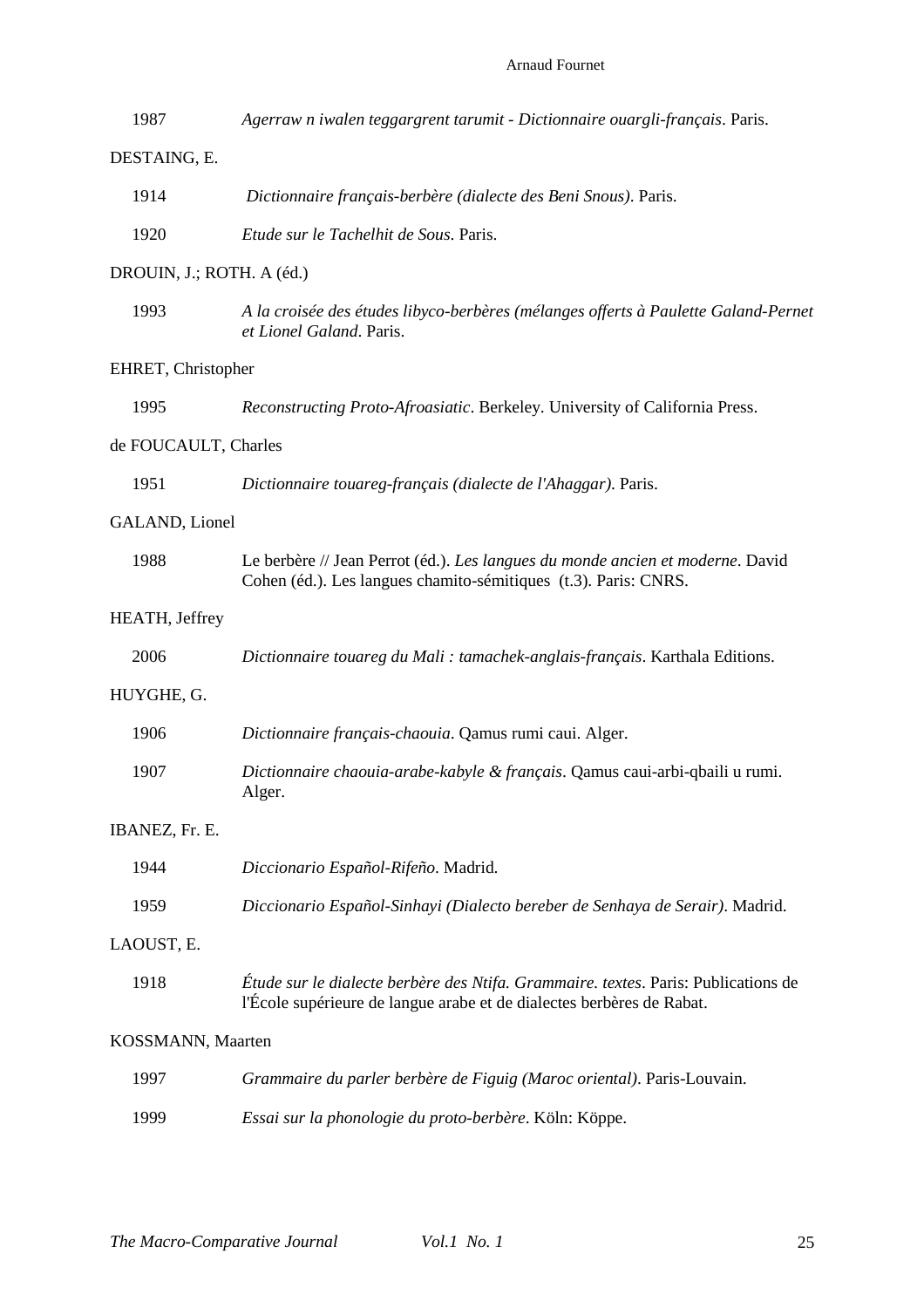# LANFRY

| 1968 | Ghadames (étude linguistique et ethnographique). Fort-National.   |
|------|-------------------------------------------------------------------|
| 1973 | Ghadames II (glossaire du parler des Ayt Waziten). Fort-National. |

## LOUALI, Naima.

| 1990 | L'emphase en berbère. étude phonétique. phonologique et comparative. Thèse de |
|------|-------------------------------------------------------------------------------|
|      | doctorat. Université Lumière Lyon 2.                                          |

# LAOUST, E.

| 1912 | Etude sur le dialecte berbère du Chenoua. Paris. |  |  |  |
|------|--------------------------------------------------|--|--|--|
|      |                                                  |  |  |  |

1932 *Siwa I (son parler)*. Paris.

#### LOUBIGNAC, V.

(?) *Etude sur le dialecte berbère des Zaian*. Angers.

# Mc CLELLAND, Clive W.

| 2004 | A Tarifit Berber-English Dictionary. Lampeter: Edwin Mellen Press. |
|------|--------------------------------------------------------------------|
|------|--------------------------------------------------------------------|

# MITCHELL, T.F.

| 1957 | Some properties of Zuara nouns with special reference to those with consonant |
|------|-------------------------------------------------------------------------------|
|      | initial // Mémorial André Basset p.83-96. Paris.                              |

# NAIT-ZERRAD, Kamal.

*Dictionnaire des racines berbères*. SELAF.

## NEHLIL

1909 *Etude sur le dialecte de Ghat*. Paris.

# NICOLAS, F.

1953 *La langue berbère de Mauritanie*. Mémoire de l'institut français d'Afrique noire. n°33. Ifan-Dakar.

## OREL, Vladimir E. ; STOLBOVA, Olga. V.

1995 *Hamito-Semitic Etymological dictionary. Materials for a reconstruction*. Leiden: Brill.

#### OUNISSI, Mohamed Salah

 2003 *Amawal s Tçawit Tafransist Taârabt* [Dictionnaire Chaoui Francais Arabe]. Alger: ENAG éditions.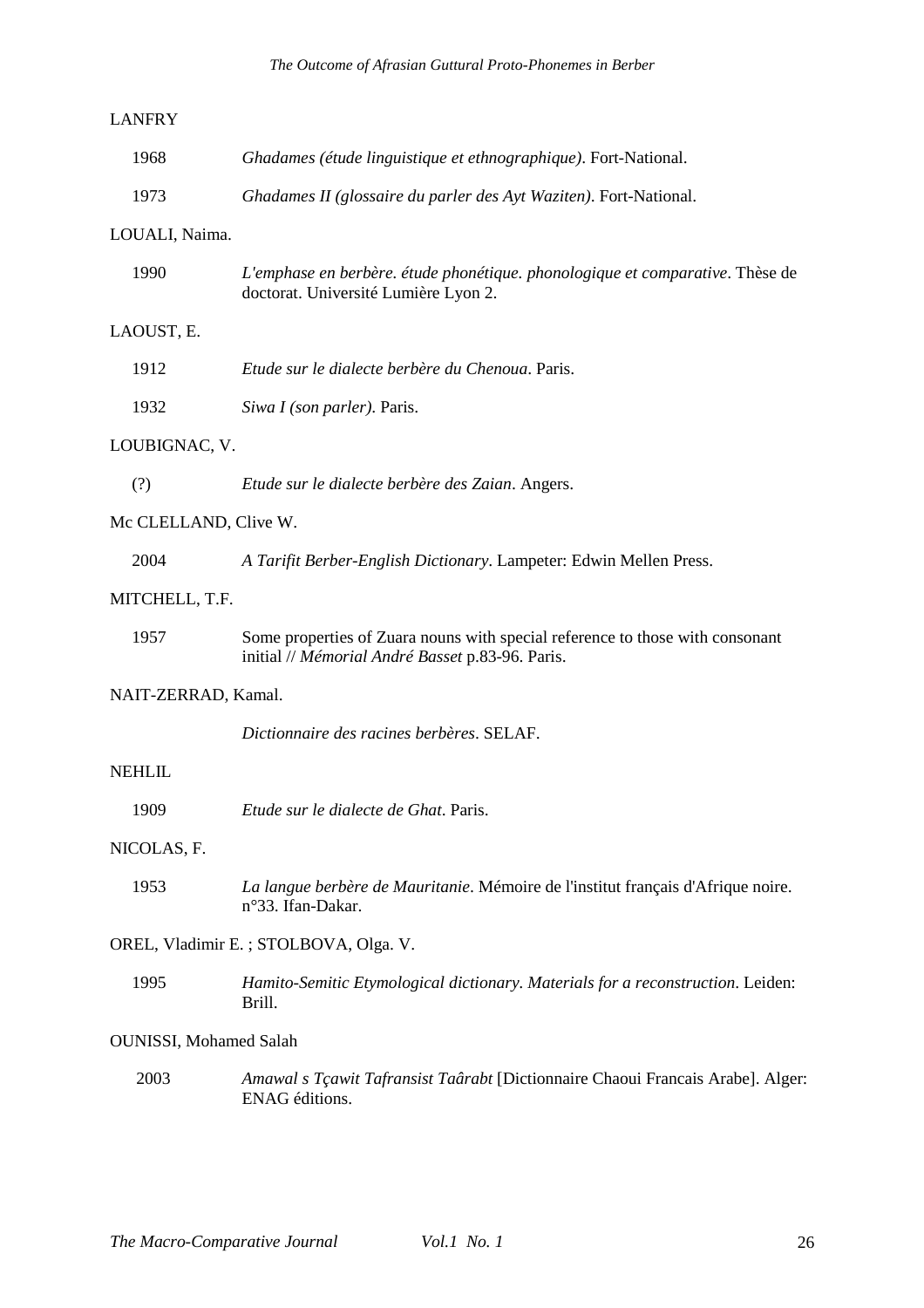# Arnaud Fournet

| PARADISI, U.    |                                                                                                                                                                                               |
|-----------------|-----------------------------------------------------------------------------------------------------------------------------------------------------------------------------------------------|
| 1960            | Il berbero di Augila (materiale lessicale) // Rivista degli Studi Orientali 35. p.157-<br>177.                                                                                                |
| 1963            | Il linguaggio berbero di El-Fogaha (Fezzan) (testi e materiale lessicale) // Annali<br>N.S. 13. p.93-126.                                                                                     |
| PELLAT, C.      |                                                                                                                                                                                               |
| 1955            | Textes berbères dans le parler des Ait Seghrouchen de la Moulouya. Paris.                                                                                                                     |
| PRASSE, Karl    |                                                                                                                                                                                               |
| 1957            | Le problème berbère des radicales faibles // Mémorial André Basset. Paris.                                                                                                                    |
| 1960            | Notes sur la langue touarègue (d'un séjour à Tamanrasset) // Acta Orientalia 25.<br>p.43-111. Copenhague: Akademisk Forlag.                                                                   |
| 1969            | A propos de l'origine du H touareg (Ta-Haggart). Copenhagen.                                                                                                                                  |
| 1972-74         | Manuel de grammaire touareg I-VII. Copenhagen.                                                                                                                                                |
| 1993            | Du nouveau sur la vocalisation de la Tahaggart // J. Drouin & A. Roth. p.269-285.                                                                                                             |
| 2003            | Dictionnaire Touareg-Français (Niger). Université de Copenhague.                                                                                                                              |
| PROVASI, E.     |                                                                                                                                                                                               |
| 1973            | Testi berberi di Žado (Tripolitania)' in Annali 33 (N.S. 23). p.501-530.                                                                                                                      |
| RENISIO, A.     |                                                                                                                                                                                               |
| 1932            | Étude sur les dialectes berbères des Beni Iznassen, du Rif et des Senhaja de Sraïr.<br>Grammaire. textes et lexique. Paris. Publications de l'Institut des hautes Études<br>marocaines. XXII. |
| ROESSLER, O.    |                                                                                                                                                                                               |
| 1964            | Libysch-Hamitisch-Semitisch // Oriens 17. p.199-216.                                                                                                                                          |
| SAA, F.         |                                                                                                                                                                                               |
| 1995            | Aspects de la morphologie et de la phonologie du berbère parlé dans le ksar<br>Zenaga à Figuig (Maroc). Thèse pour le doctorat Paris III.                                                     |
| STROOMER, Harry |                                                                                                                                                                                               |
| (to come?)      | Dictionnaire Tachelhit-Français.                                                                                                                                                              |
| TAIFI, M.       |                                                                                                                                                                                               |
| 1991            | Dictionnaire tamazight-français (Parlers du Maroc central). Paris.                                                                                                                            |